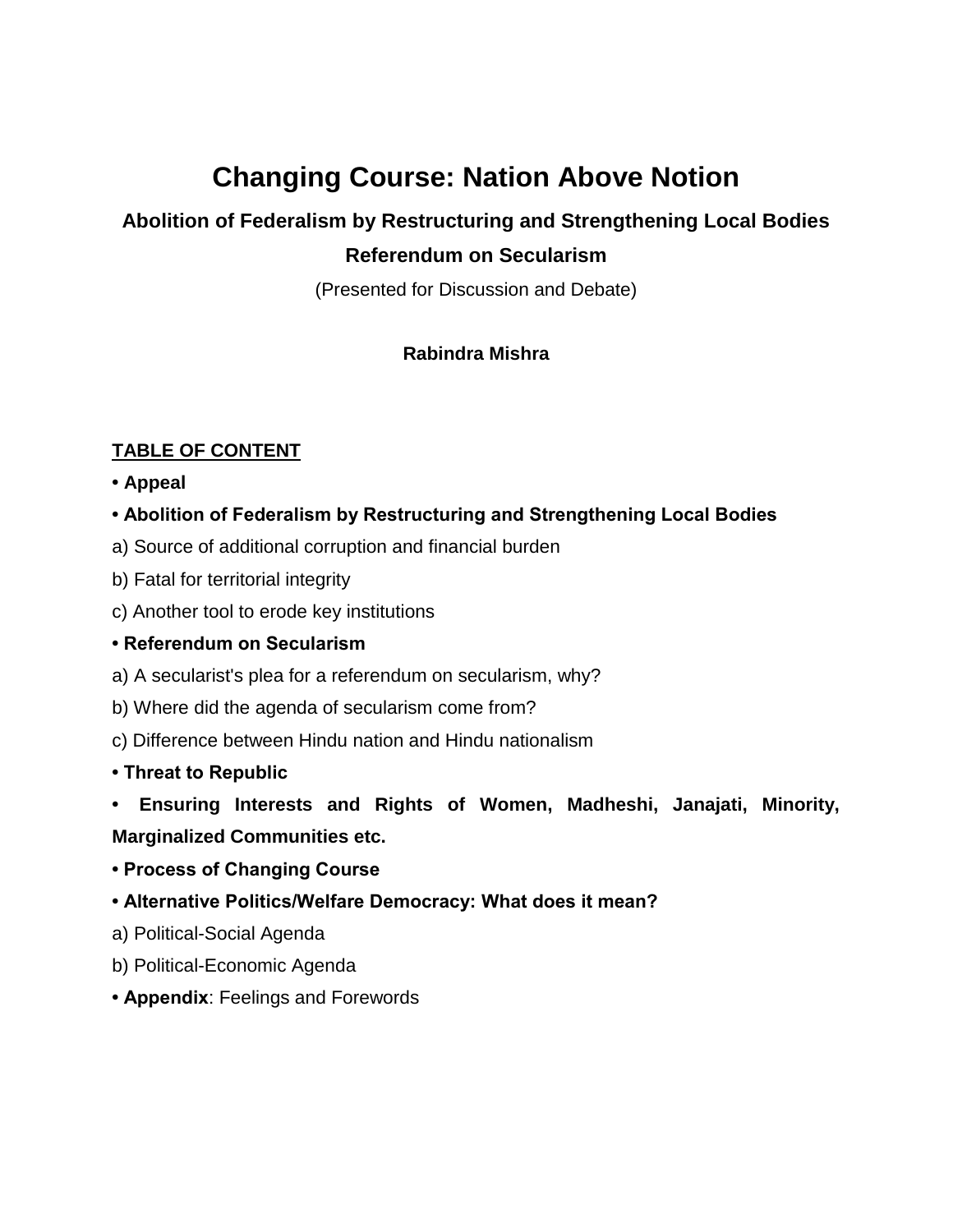## **Appeal**

Working as a political journalist for two decades and travelling extensively during elections or other times in the past four years since I joined politics, I have had the opportunity to interact with a large swathe of Nepalis from different walks of life in cities and villages. I have noticed a huge difference between how a certain class of Nepalis including those from Kathmandu understand, perceive and peddle the idea of Nepal and how Nepalis from villages, townships and hamlets understand, experience and desire Nepal.

Weighing those diverse viewpoints, I cannot help noticing clear signals of ongoing irreparable damage to Nepal's independence, integrity, sovereignty as well as ethnic, religious and cultural harmony in recent years. Hence, my soul as witness, national interest in my heart, and the nation foremost in my mind, I have put forth this document on "Changing Course" for discussion and debate. We can build Nepal, if and only if Nepal can survive. If Nepal remains Nepal only in name, then what is the point?

If things remain the same, the country will be forced to crawl again in the same manner for decades to come. And, especially, it will be the youths, who have already suffered for decades, will be forced to suffer again. Let's not assume that the country is not in crisis. There are countries in the world which have descended into deadly conflict and violence and whose existence have been threatened within a short span of time.

Immediately upon reading the title of this document, I am sure one section of the society will hit me back hard with numerous epithets: regressive, reactionary, feudal, rightist, antipeople and so on. They will also throw accusations that I do not understand progress, do not embrace change, I am politically naïve, do not understand Nepali society and its structural problems, and I wish to fish in troubled waters etc. There will also be others who will claim that a hypocrite has been unmasked. They will also share "I told you so" phrases etc.

Before throwing these words and phrases, I appeal to you to at least read this document once, which has been prepared by exercising the rights gifted by democracy and the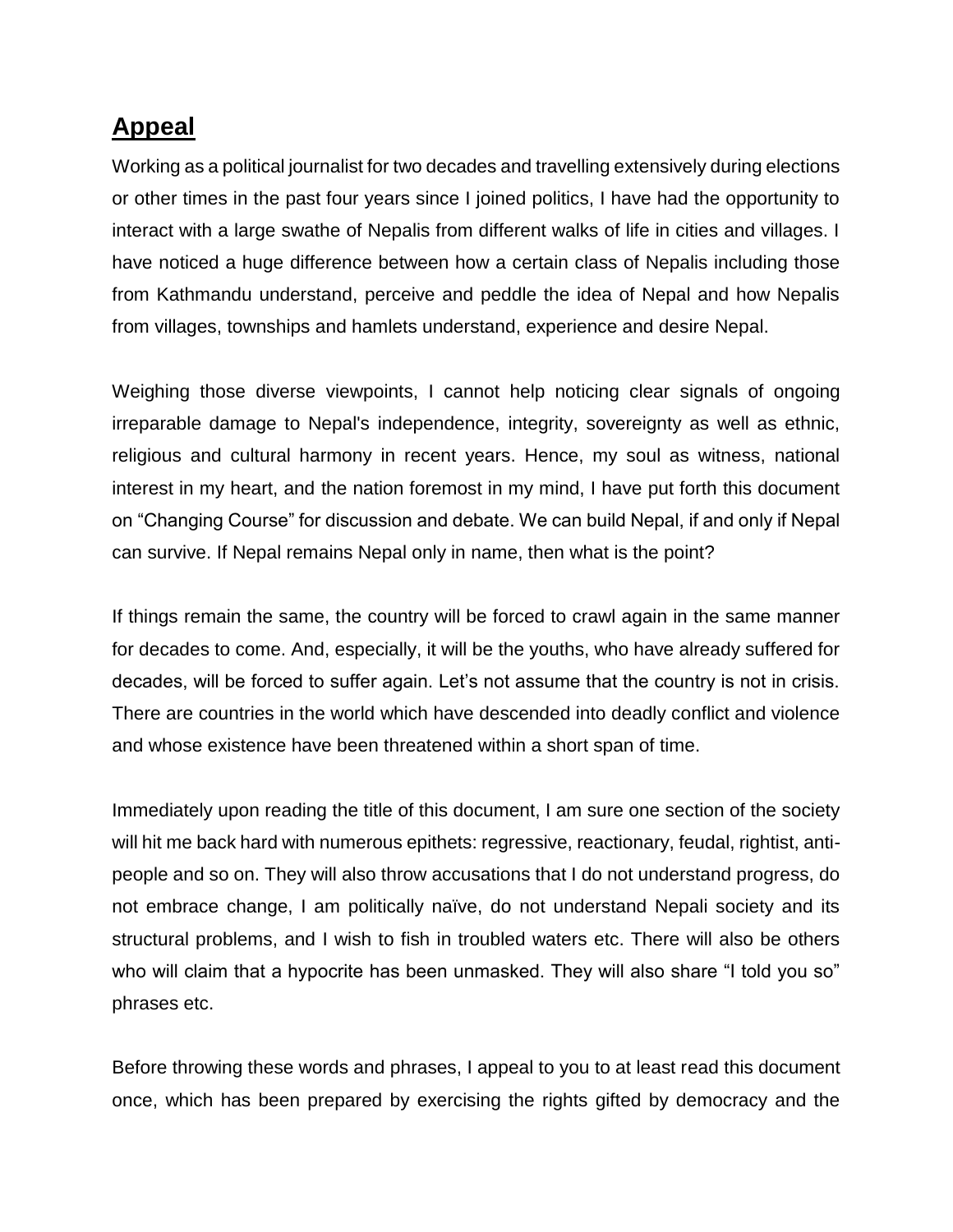Constitution of Nepal 2015, and where I have presented my opinion peacefully and with the commitment to abide by the same constitution. I will, of course, respect the fair criticisms that will follow thereafter.

#### **Abolition of Federalism**

#### **by Restructuring and Strengthening Local Bodies**

Out of over 200 countries in the world, around 30 have one or the other form of federalism. Those states that are federal had adopted the system decades ago in response to their ground situation. Constitutional expert Dr Bhimarjun Acharya, who has done extensive research on federalism, states in his book *Kaanoon Ra Raajniti* (Law and Politics) that the development of federalism has basically been guided by three objectives. First, to bring together scattered states to build a stronger nation such as in the United States of America and Germany. Second, to stop states from seceding such as in Canada or Brazil. Third, in the course of realizing freedom from colonization such as in India and Austria.

He further writes that the experiences of four countries – Ethiopia, Sudan, Belgium and Nigeria -- that transformed from unitary to federal model have not been pleasant. We should also not forget how the powerful federal countries like the Soviet Union and Yugoslavia disintegrated subsequently. He has mentioned about Cameroon and Uganda, the countries which have reverted back to unitary state after fiddling with federalism.

Even in these early years, there is no lack of experts and common Nepalis who believe that federalism is ill-suited to Nepal from political, economic or geo-political point of view. Even numerous leaders and people who had supported federalism before the promulgation of the constitution have started turning critical having seen how this system has ended up transferring the Singhdurbar-centered corruption to every nook and corner of the country; how it has unnecessarily added the number of people's representatives and staffs; how it has flourished chaos; and how it has added the unbearable financial burden on the country. They are starting to believe that in the long run, it can create questions on the integrity of the country itself.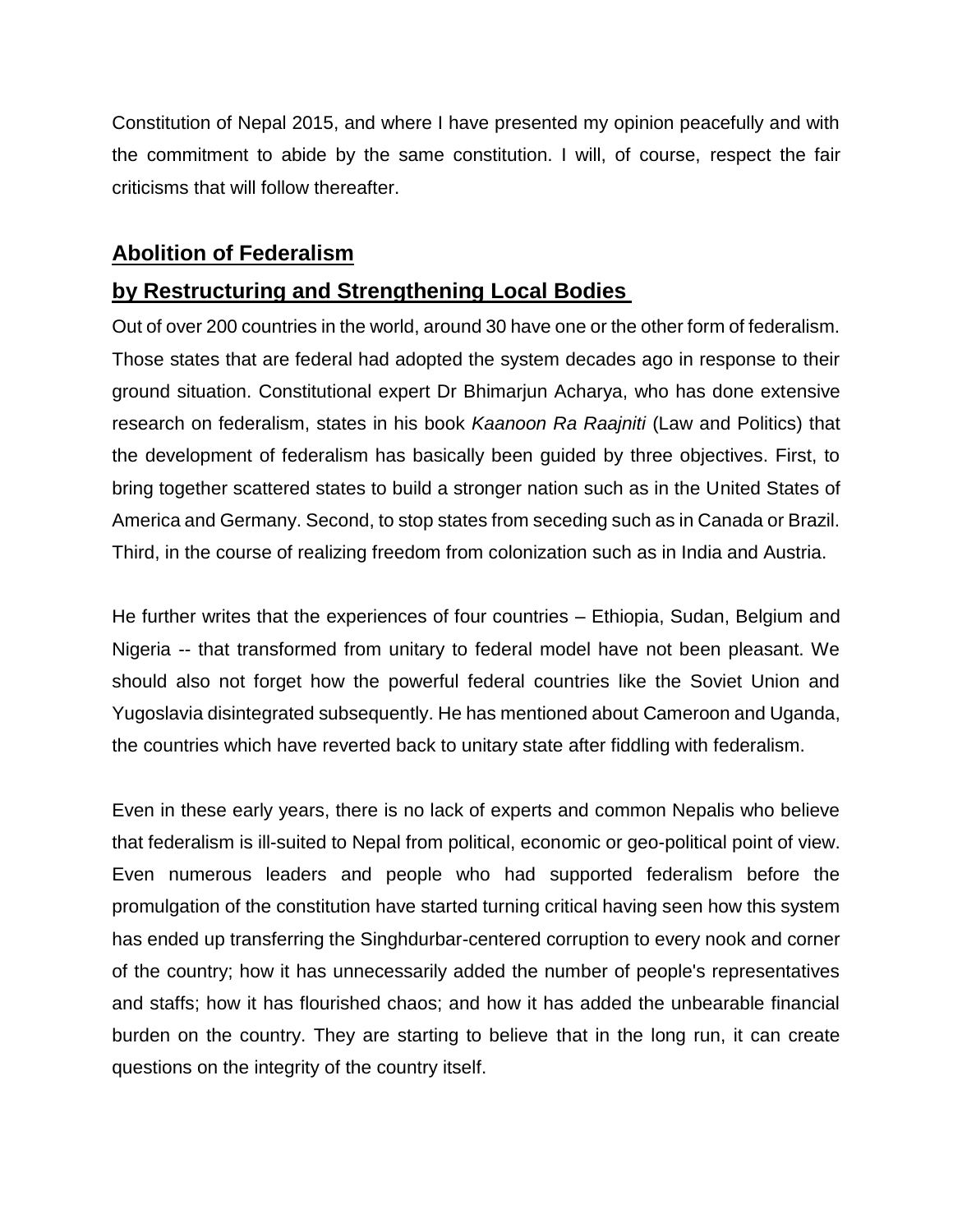It was claimed that federalism would address discriminations created by the unitary state, and would empower the local people. But it has neither effectively empowered the local bodies nor it has addressed the aspirations for development and prosperity.

#### **a) Source of additional corruption and financial burden**

In a diverse country like Nepal, one key basis of the federal system of governance is the "identity" of its communities. It is to respectfully address their religious, cultural and developmental aspirations. However, except for some, it was the conclusion of the general public and the Constituent Assembly that Nepal's federalism cannot be constructed on the basis of "identity". Another major basis for federalism is "capacity." But Nepal could not follow the basis of capacity while delineating the federal map of the country.

Had they followed the basis of capacity, they would have had to delineate the country in the model that was prescribed decades ago by eminent geographer Dr. Harka Bahadur Gurung – resembling the same model of five development regions each touching northsouth borders. When they tried to mix both capacity and identity, they ended up with a situation where no one is satisfied including those that developed the current model.

On top of this already disappointing start, the fact that the federalism promoted additional financial burden, corruption and inefficiency meant that the ordinary Nepalis became naturally and increasingly disenchanted with the system itself.

If we talk about fiscal year 2078/79 (2021/22) nearly 24 percent of the total national budget has been allocated for local and province levels. Let us discuss the provinces first. There are many experts who have said that the tier of the province itself has become meaningless and has only sought to add expenditure. In fact, most of the legislative and executive rights granted by the constitution to the provinces can be directly granted to the local bodies. It can have an immediate salutary effect – with the revocation of positions of 540 province assembly members, province chiefs, chief ministers, dozens of province ministers, province planning commissions, province civil service commissions and many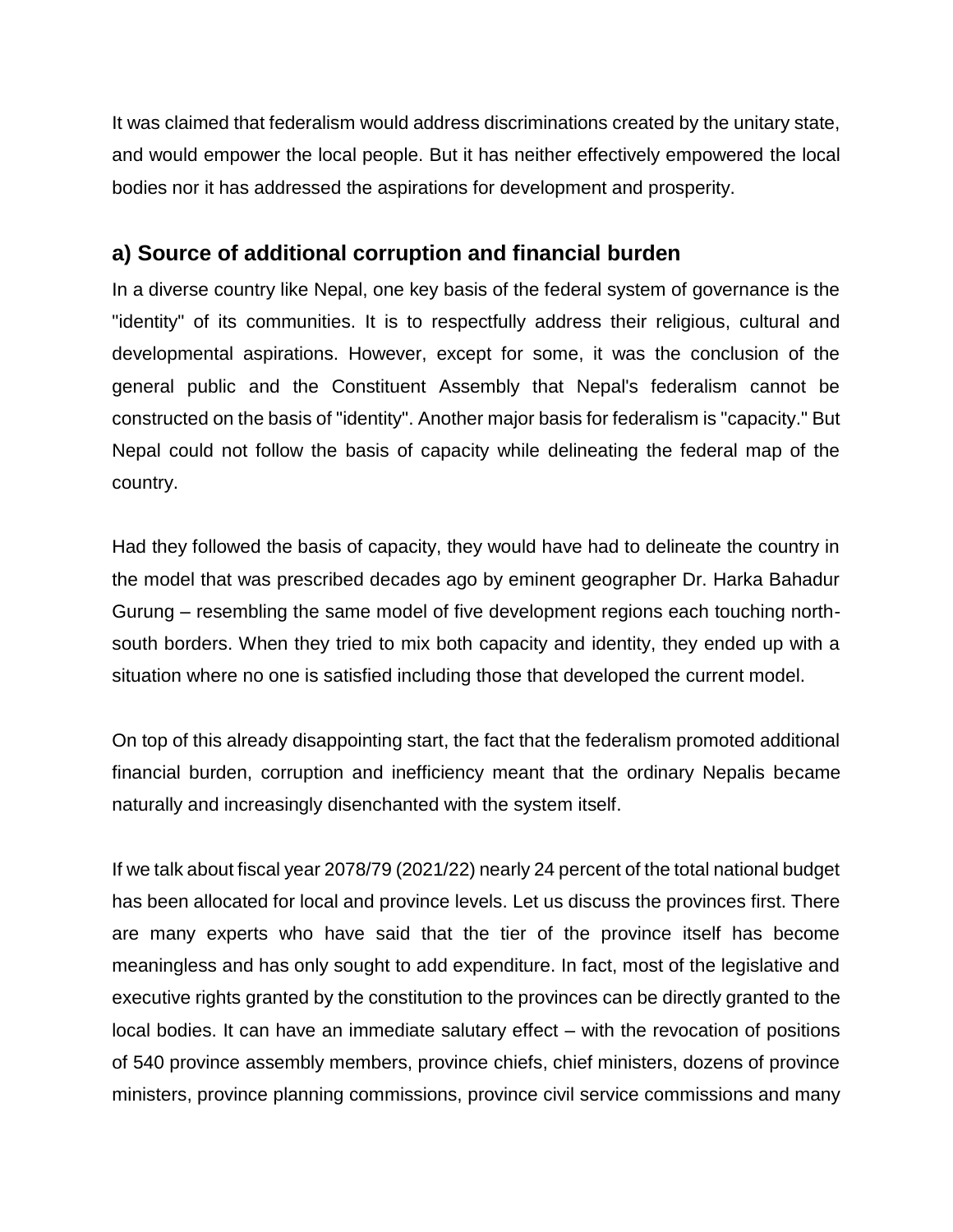other agencies. Likewise, there is a lot of room in restructuring and further strengthening the existing local bodies.

There are 753 local levels in the country. The Local Level Number and Delineation Commission headed by former secretary Balananda Poudel had previously suggested that their maximum number could be 565. It could have been further reduced, according to many experts. But due to vested political interests, the number was increased to 753 instead. For instance, there are 18 municipalities within the Kathmandu Valley alone. They can all be brought under a single municipality. There are Wards to deliver service at community level.

Similarly, there are over 6,743 wards in the country. Each of these wards has ward chairperson and four other members. During the Panchayat regime, people's representatives used to be volunteers and did not draw salaries. After 1990, too, the local representatives did not get salaries. However, today the members of provincial assemblies, House of Representatives and National Assembly are given salaries. The Supreme Court delivered a verdict stating that other people's representatives cannot get salary. But to make up for the absence of salary, the local representatives are provided with lots of service benefits and allowances. In some places, one can see them taking 14 different kinds of service-benefits. The number of people's representatives who receive such benefits is more than 34,000. In fact, local representatives should be volunteers. This is how it goes in most countries in the world.

The report by the Auditor General points out that the most corruption takes place at the local level. Apart from corruption that is largely invisible, there are instances of blatant corruption at local level and no one has been able to control it. For example, tens of thousands of local representatives are also the owners of dozers and trucks. Neither they nor the leadership at central level are bothered about conflict of interest, which is a critical precondition for good governance. The representatives must be free from any conflict of interest. Otherwise, one cannot expect to control corruption.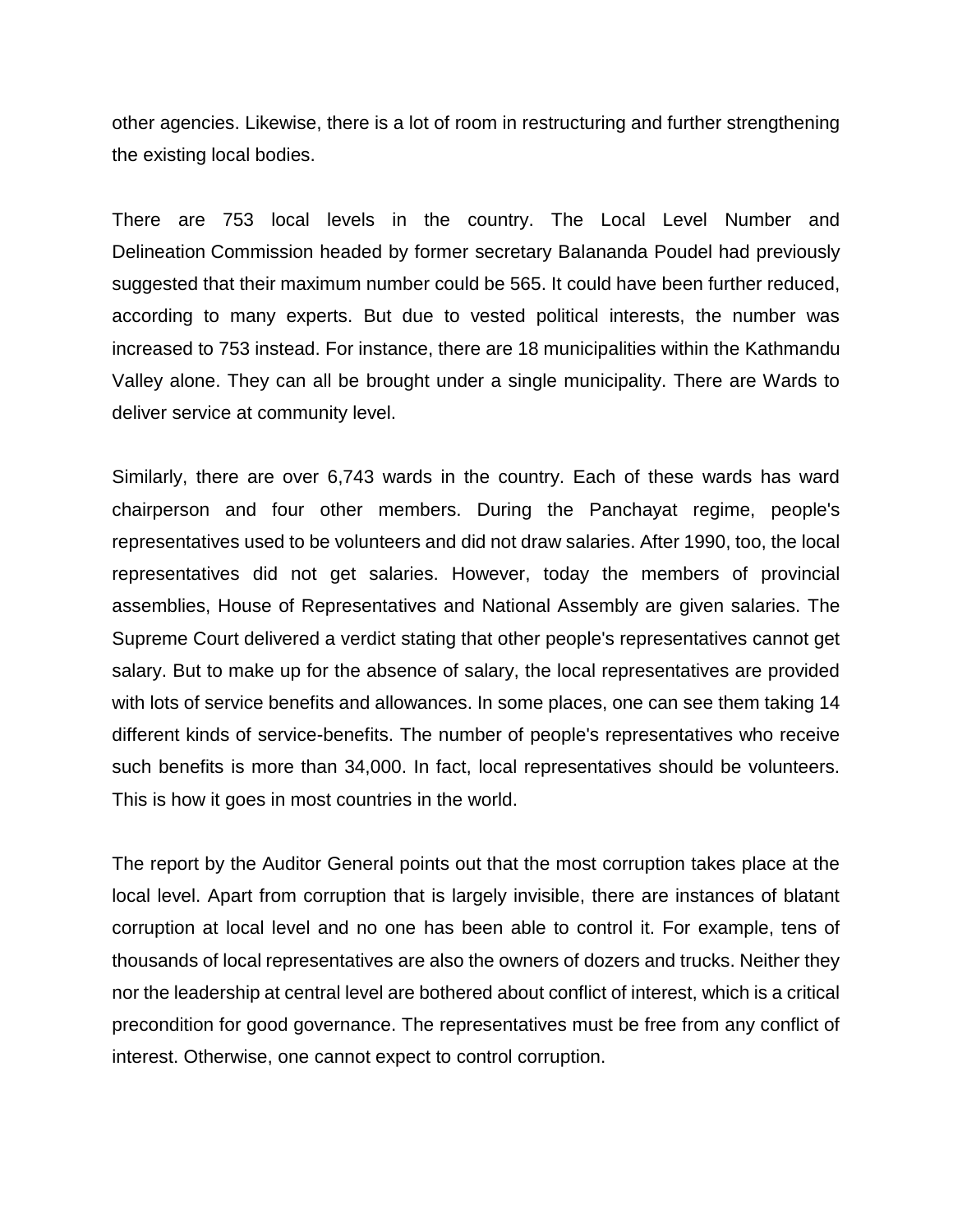If federalism is abolished and the local bodies restructured and strengthened, and if additional measures are taken as per experts' advice to reduce expenditures, many economists predict that out of the total 24 percent of national budget allocated to local and provincial levels, at least 10 percent can be saved. The remaining 14 percent probably will be required to meet the capital or development expenditures.

Presently, around 7 percent of the total budget is allocated for the health sector. That, too, after the increment due to the coronavirus pandemic. Otherwise, it was limited to around 4-5 percent. Likewise, around 10 percent of the total budget is allocated for education. Free and quality public education and health are basic human rights and there can be no compromise on their delivery. The resources that can be saved by abolishing federalism can be provided to education and health – 5 percent each. That can bring about a truly dramatic improvement in the situation of infrastructure and standard of health and education from the present sorry state.

However, my primary concern against federalism is borne not out of economic but out of concerns for national security and integrity.

## **b) Fatal for territorial integrity**

As discussed above, various proponents and critics of federalism in Nepal made their analysis from the perspective of its necessity or non-necessity based on "capacity" and "identity". However, our primary concern should have been guided by the potential of this system to ruin our country's independence and territorial integrity in the long run. Many may feel this as an overblown concern. I hope I am wrong. But hope is not a strategy.

Third world countries including Nepal have a common serious problem. We unknowingly become accustomed to perceive our important social, political and economic issues from Western eyes. Our opinions are made up accordingly. We are made to travel to Europe and America to understand democracy. We are made to participate in workshops on democracy. Thanks to weakness in our educational and academic history, the books on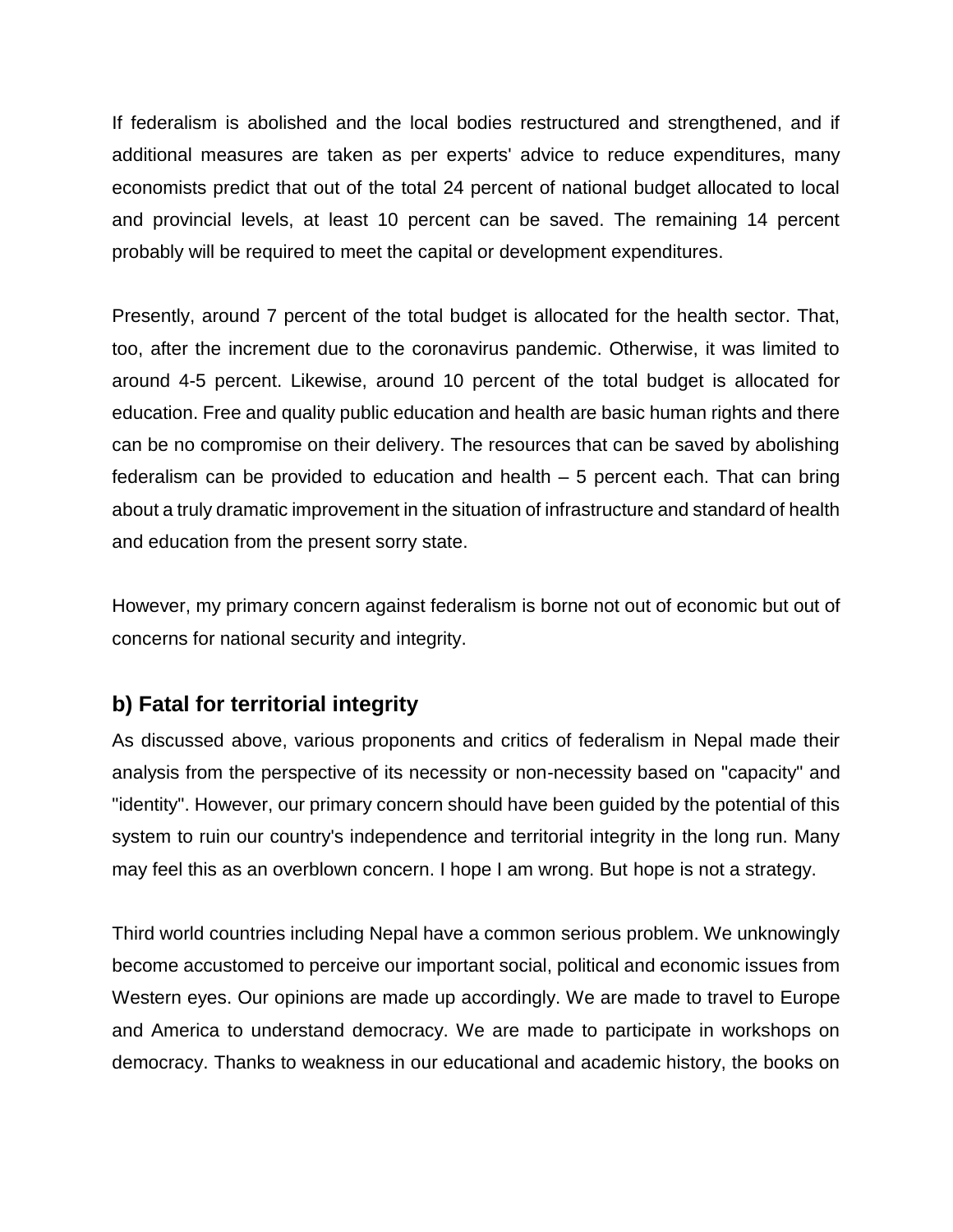democracy that we read are largely written by Westerners. Our opinions about our own history from the time of Rana regime are thus built upon those manufactured perceptions.

The situation is similar regarding our perception of communism, as well. The documents written by Marx, Lenin and Mao, and the organized trips to Russia and China, meant that they made up their minds about the fantasy of communism, which is still entrenched in Nepali politics.

The same thing happened in the course of establishing federalism. It was a totally new concept for Nepal. Whatever our leaders and others had understood about federalism was based on documents written by foreigners, especially Westerners. Leaders were taken on visits to Switzerland to showcase the excellence of federalism. Enchanted by the Swiss federalism, the leaders quickly concluded that federalism was necessary to develop Nepal like Switzerland. All those people who had read some of those documents, who had visited Switzerland and seen the exercise of federalism in some other countries overnight became strong proponents of the system in Nepal.

The winds of federalism that came from across the southern border to the southern plains of Nepal quickly swept the entire country including Kathmandu valley to such an extent that anyone who criticized federalism was immediately labeled "regressive." Only a few could pluck any courage to write or speak against it. Their voices were drowned out in the thunder of federalism.

Federalism is not a problem in principle. Although only around two-and-a-half-dozen countries in the world have adopted federalism, some of them have gone on to achieve fantastic progress and development. But any principle or knowledge has to be grounded in time, circumstances, geography, geopolitics, history, culture, society and the level of consciousness in that society. Otherwise, they cannot function well. Any move to forcefully implement such an idea will not give the desired result. Instead it might unleash division and conflict in society. Nepal was not ready for federalism from any point of view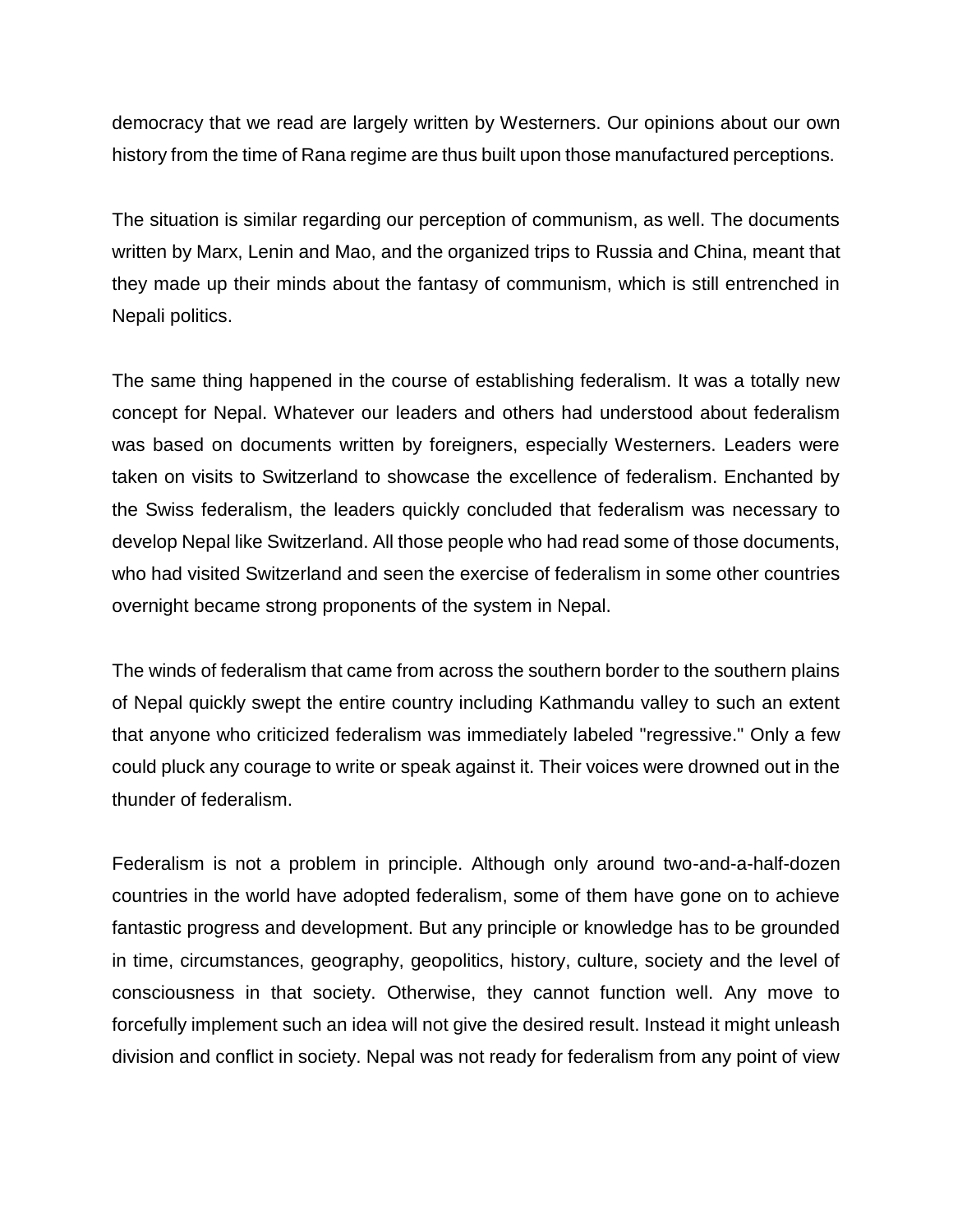be it time, circumstance, geography, geopolitics, history, culture, society or its level of consciousness.

Our geopolitical situation poses the deadliest danger. In this context, let us first discuss the structure of federalism in Nepal. The federalism in Nepal will not be limited to the present structure. There will come a time of such a crisis that demands for multinational states will be raised in the first phase. A multinational state is a country which contains one or more ethnic groups, as identified by religion, language, or colour and where different communities are provided rights and treated as separate "nations." Recently, when Rajendra Mahato was appointed deputy prime minister he declared to start a "freedom movement for the multinational state." There are many other leaders who have raised similar voices.

Once the demand for the multinational state is achieved, the second phase will be unleashed when another crisis will be used to raise the demands for federalism with the right to self-determination, ostensibly "to address the concerns of historically marginalized and oppressed" communities. There have already been murmurs about such demands. And it is already seen to be able to provoke certain sections of society. Even though the right to self-determination may not be immediately fulfilled, there are examples in the world where they have been fulfilled eventually. In Nepal, we simply cannot take such risks.

Any movement for the right to self-determination in Terai will have immense long term Indian strategic implications. That importance is also linked with the rivers that flow into India from Terai. It is appropriate to discuss it further.

It is natural that in an unstable, undeveloped, weak country like Nepal, which is sandwiched between two big powerful countries, there will be attempts at intervention by world powers. Power play is something that has been witnessed constantly in international politics and diplomacy. It depends on us how much we can safeguard ourselves from the scourge of such tendencies. Whether such interventions are within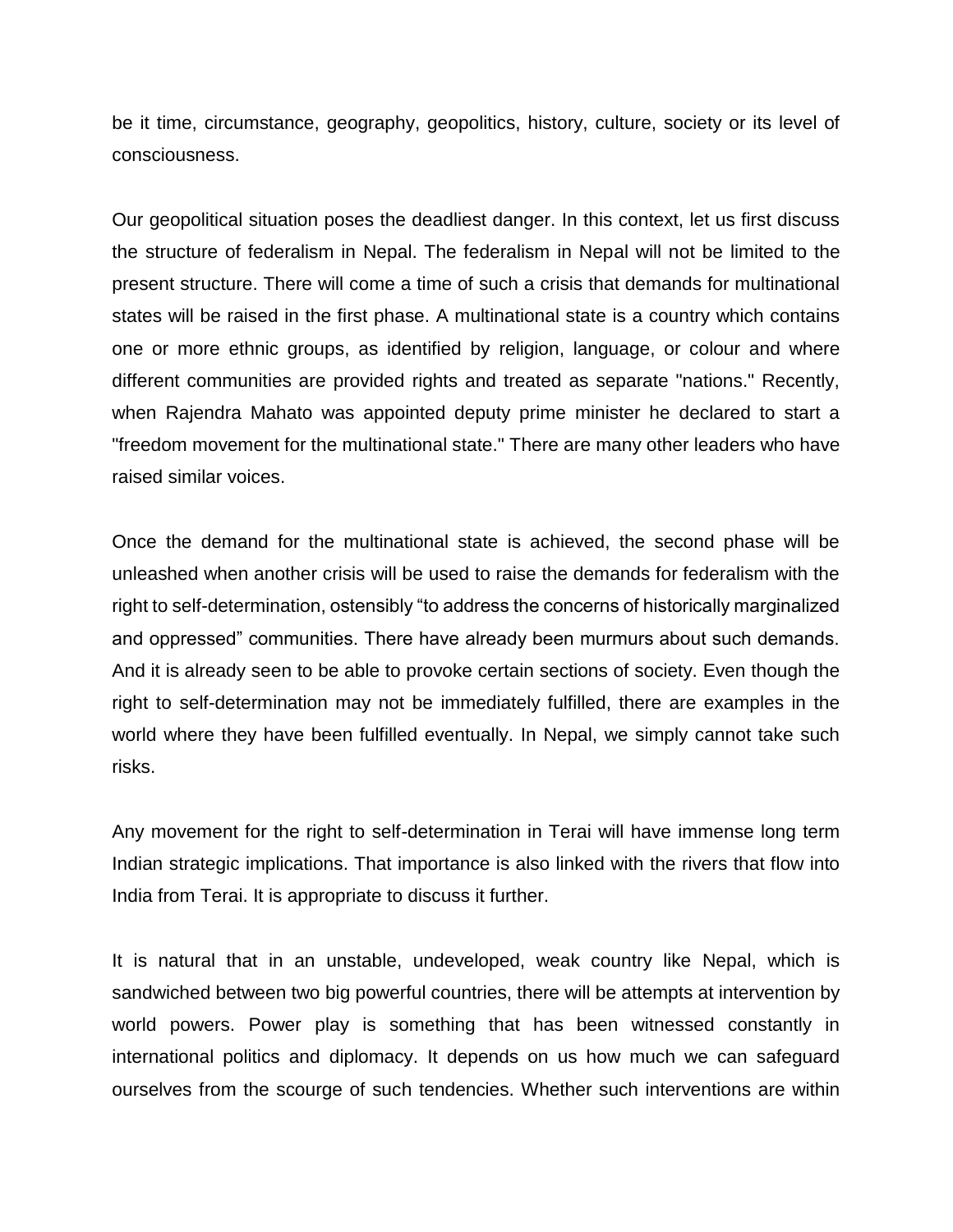acceptable limits or whether they turn into daily brazen exercise like now will ultimately shape our country's international stature, dignity and integrity.

Our two neighbours India and China are becoming the centers of the world in terms of economic, military, and strategic might. China has a population of 1.4 billion and so has India. They have their own interests with regards to Nepal. China does not want to see increased Indian or Western influence in Nepal. Basically, it is concerned about Tibet. India, on the other hand, does not want to see increased Chinese influence in Nepal. Historically, India considers itself as the "big brotherly guardian" of Nepal. It cannot tolerate Nepal spinning away from its national interest. Its interests in Nepal are linked with multiple concerns such as water, land, economy, society, security etc.

Out of them, its primary concern is related to water. Tens of millions of hectares of Indian land suffer from shortage of water during dry season and from inundation in wet season. That problem can be further complicated in the days to come and can impact the lives and livelihoods of hundreds of millions of people. In order to address these problems, India has launched a highly ambitious, one of the biggest infrastructure projects in the world, known as River-Linking Project. The rivers flowing to India from Terai region of Nepal will have utmost importance in the proposed project. Around 60 percent of water in Ganges River flows from rivers from Nepal.

In order to realize the river-linking project, India will need to undertake vast projects to control and regulate the water flow from Nepal. It will be in the interest of India to establish huge reservoirs and dams in the Nepali territory. Similar structures will have to be built on the Indian side as well. Such structures will result in droughts as well as inundations in Nepali territory. Some examples can already be seen. India will find it further appropriate to build river-linking canals for the project in Nepali Terai region. Hence, Terai has immense strategic importance for India.

India is our neighbour. We must respect her. We must understand her sensitivities. India must already be frustrated by the attitudes of Nepali leaders who not only seek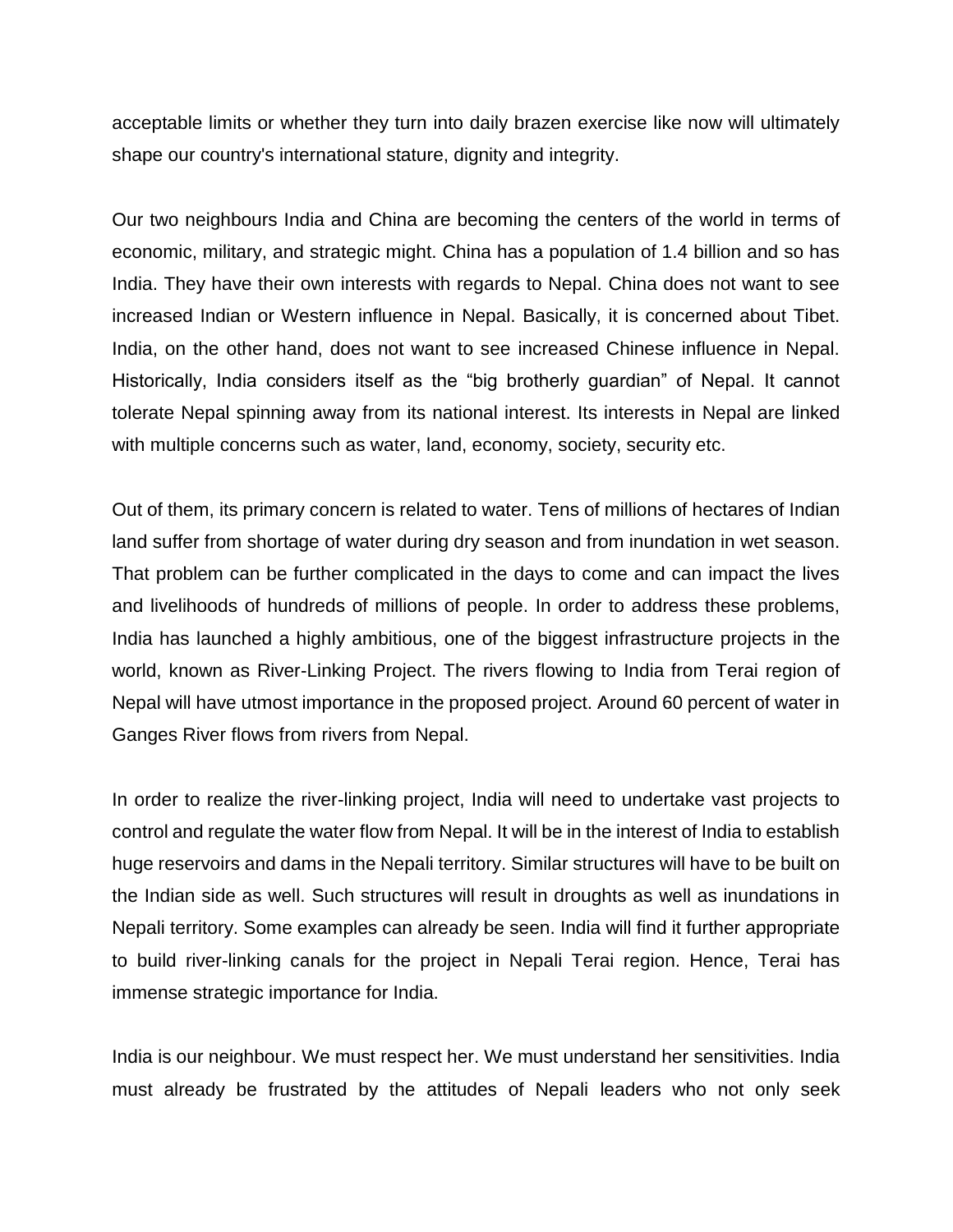scholarship opportunities for their children but also support to reach power; and then start criticizing India once they are out of power. We will reach nowhere by raising slogans of hollow nationalism. But we must remain cognizant of our long-term national interest.

When issues of deliberate demographic aggression by India in the context of strategic importance of Terai are raised, we repeatedly get to hear one refrain: "that India itself is developing so rapidly, why would its citizens want to come to a poor country like Nepal? Why is Nepal worried?" The logic sounds reasonable. But if any state or its intelligence agency wishes to insert, say, one million of its population and seek its political windfall 25 years down the line, such logics of rich and poor will no longer hold water.

The population of Nepal is around 30 million. The population of India is 1.4 billion. India is 22 times larger than Nepal. Even if the entire population of Nepal enters into India, it will not feel a thing. But if one million Indians are pushed into Nepal as per a well-designed plan, within, say, 15 to 25 years, it can bring about dramatic changes in the demographic structure. In the long term, this can allow Indians to make or unmake governments of their choice in the region. It can have a huge impact on the lives of millions of Madhesis and others who have dwelled in that region for a long time.

This can sound like a hugely exaggerated statement. But one has to take such extreme situations, too, into consideration while formulating one's strategy for national security. Otherwise, India ought not to have been worried when Nepal constructed Kodari highway linking with Chinese border, or when constructing two-lane Banepa-Bardibas BP highway. But it did worry. India was never happy about Kodari highway. And it compelled Nepal to limit the BP highway into a single-lane road. Basically, Indian expectation is that during times of crisis, Chinese forces should not be able to easily travel up to Indian border. Hence, when talking about national security, one has to even consider what might look like overblown possibilities down the line. For a country in a sensitive situation from a security perspective, the national security agenda must always trump considerations for development and prosperity.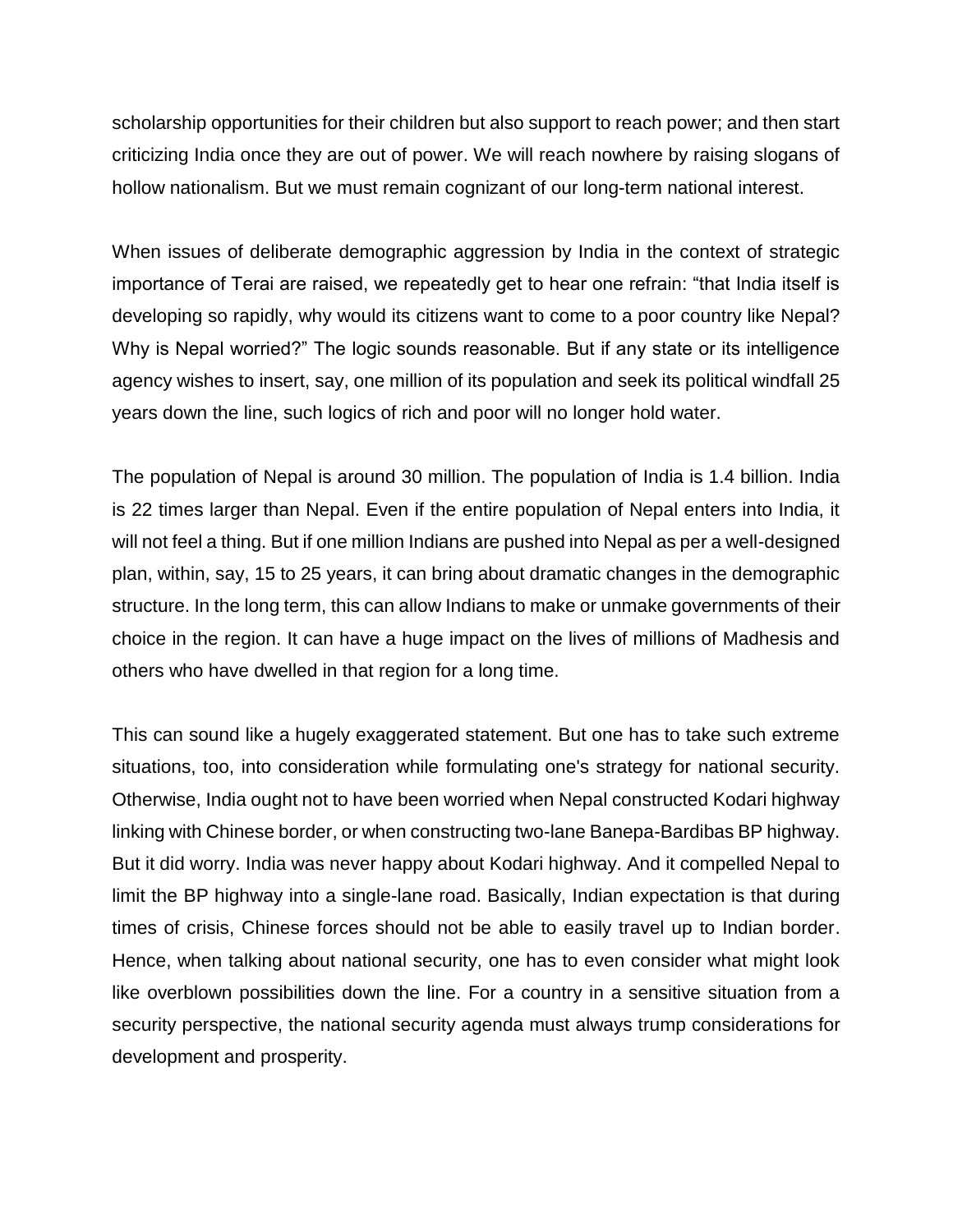It was not for nothing that BP Koirala returned home from exile in India in 1977 by raising the banner of national reconciliation. When weighing his own political interest with patriotism and national security, perhaps he could not reject two facts. First, it was no more possible for him to continue launching the struggle for democracy in Nepal from Indian soil without turning into a puppet of the then Indian Prime Minister Indira Gandhi who had just recently declared emergency in India. It was already a suffocating prospect for him. Second, he had closely watched how India merged then independent country Sikkim into its union. In both of these instances he could not only see the hands of the "visible" Indian government but also the "invisible" Indian intelligence.

BP was not naïve to the fact that after Sikkim, Indira Gandhi was now eyeing the Terai region of Nepal. But BP would never compromise with Nepal's sovereignty and integrity. As a result, there was a widening rift between the two. In a book published in 2014 called "Mission R&AW" by a former officer of India's external intelligence agency R&AW, RK Yadav confirms that after the merger of Sikkim, India's attention was diverted towards the Terai region of Nepal. He says that the mastermind of Sikkim merger and the founder of R&AW, RN Kao himself had devised a strategy to take over Terai.

After the merger of Sikkim in 1975, Indira Gandhi declared the state of emergency in India. Quoting Kao, Yadav goes on to write in the book, "Merger of Tarai of Nepal was deferred in view of political turmoil in India when Indira Gandhi declared emergency in the country in June 1975 just after merger of Sikkim with the Indian Union. … Unfortunately, when elections were held in 1977, Indira Gandhi was defeated and her party did not come to power and Kao's operation of merging Tarai and other assignments did not materialize." This makes it clear that Indian interest in Terai is nothing new.

The only difference is that from the perspective of both security and water, the strategic importance of the Terai region has continuously grown for India. In this context, what would be more suitable for India – the federalism with right to self-determination or the federalism with the present central dominance? The answer is clear. The first and direct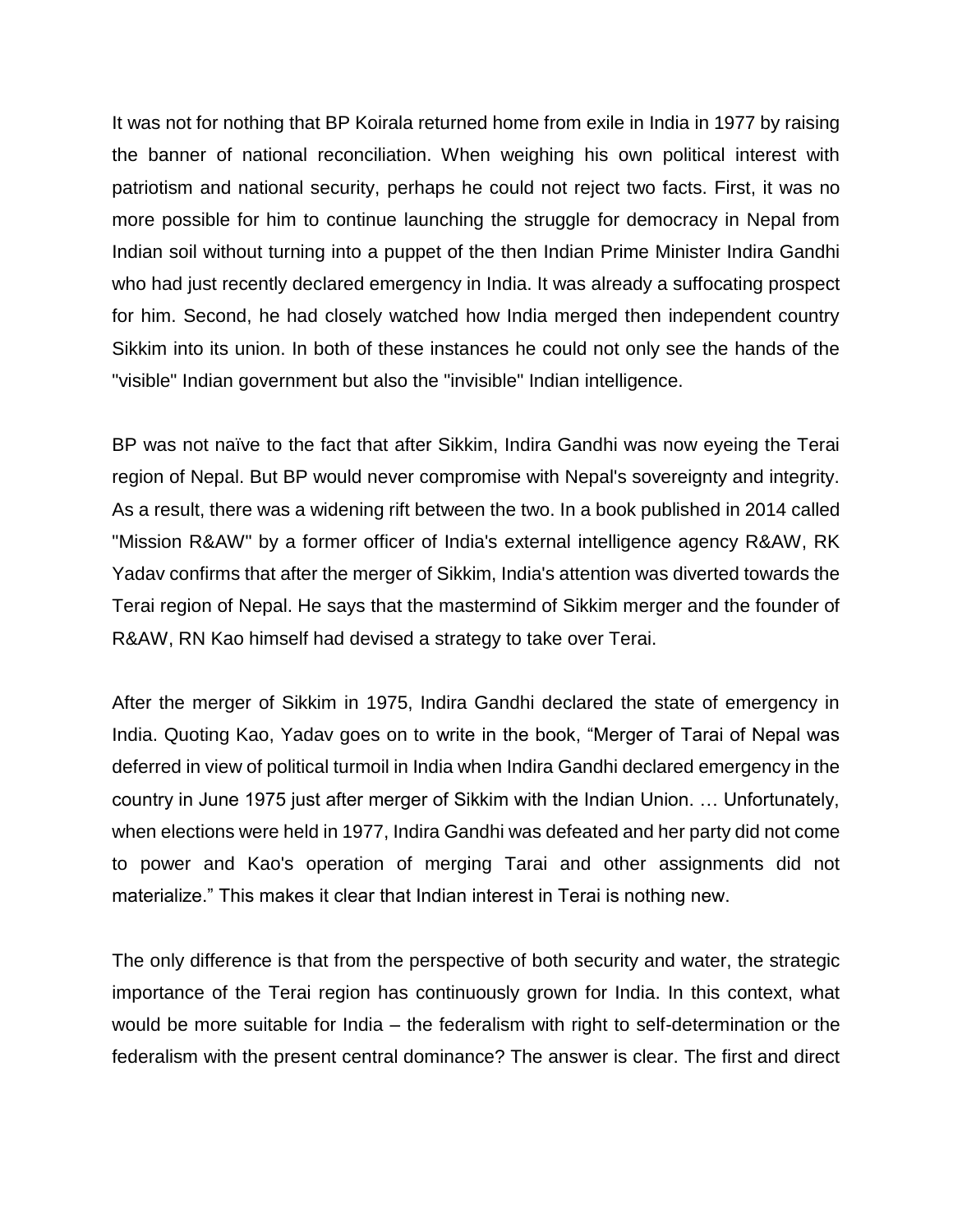painful consequence of any Indian move designed to split Terai will have to be borne by Nepalis in Madhes. Alongside, it will unleash unimaginable harm to the entire country.

The reason for discussing all these things is not to demonize India or spread malafide information against India. But the fact remains that just like India is the top priority for Indians, Nepal is also the top priority for Nepalis. If we do not speak about our national interest, who else will? We have reached this point due to attempts by foreigners to guide our national interest. If we do not become alert even now, there is only an abyss ahead.

Amid these complications in our relations with India, we need to not only resort to Indiabashing but work constructively to find a balance where we can assure India about their security and water interests to an extent without harming our own national interests. We will reach nowhere if we continue in the present path where leaders bash India when in opposition and then make about-turn when in power; when they forge one or other kinds of compromises for their personal or vested factional interests. India's bureaucracy and agencies are several times more capable and professional than ours. Let's not forget that.

### **c) Another tool to erode key institutions**

It is natural for powerful countries to employ various strategies to fulfill their national interests in neighbouring countries. One of the strategies they employ is to effect a gradual erosion of authority of the country's key institutions and turn them into a "clientstate." India found monarchy as the biggest obstacle in its designs on Nepal. The role of India on the erosion of the power of monarchy in Nepal was gradual, continuous and decisive.

Just like monarchies in other countries, the monarchy in Nepal, too, had committed mistakes. We get to hear or read about them from time to time. But it is true that the Kings had never stooped so low to harm the self-respect of the country compared to the present stock of our political leaders. In many critical junctures, Nepal's monarchy had stood up as the obstacle against foreign machinations.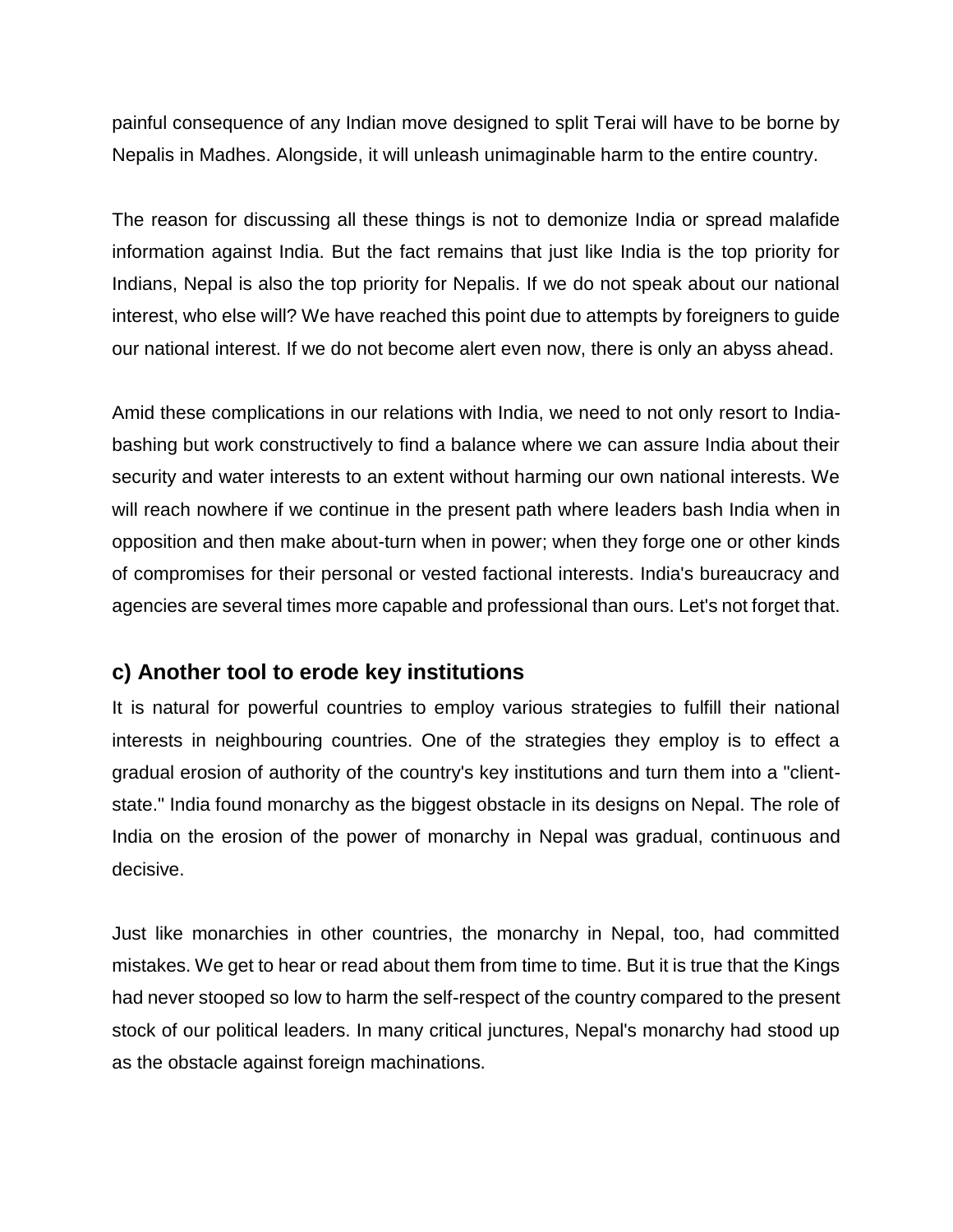When in 1990, the people's movement reached its climax, then King Birendra rejected a draft proposal put forward by India on March 31, 1990 to accept almost-total Indian dominance on military, economic and water resources of Nepal. Had he accepted the proposal, India would have lifted the trade and transit blockade against Nepal, returned life to normalcy and helped prolong the life of the Panchayati system but as analysts say that would have jeopardized the sovereignty of Nepal. King Birendra chose to bow down before his own people instead and restored democracy. Likewise, in 2008, then King Gyanendra chose to abdicate the throne and "bow down to Nepali people" instead of accepting Indian proposal for installing "baby King."

There are many such instances linked with King Mahendra. After the exposure of the Kalapani-Limpiadora dispute, many accused that the Indian seizure of the land was the result of King Mahendra's lack of action. But they conveniently forget how King Mahendra had displayed exemplary political acumen in episodes after episodes to safeguard Nepal's nationalism, independence and self-respect during those times when Nepal faced an even more difficult geopolitical and economic situation.

It was King Mahendra who forced India to withdraw its security check-posts from 17 points in Nepal's northern border. It would have been an impossible feat for today's leaders. Moreover, he stopped the usage of Indian currency and Indian textbooks in Nepal. Despite Indian protests, he went ahead and opened a land border link with China through Kodari highway. He brought to an end the practice of Indian ambassadors being present in the cabinet meetings of Nepal. These were extraordinarily courageous moves in those times.

If the subsequent leaders of Nepal had been able to do even a fraction of what King Mahendra did in favor of national unity, independence, foreign relations, protection and development of culture-religion, and development, the face of our country would have been much different. But all of his patriotic acts were overshadowed because he hijacked democracy. It is due to such patriotic acts of the Kings that when in 2007 Nepali Congress abandoned its long-held agenda of constitutional monarchy, its towering leader Krishna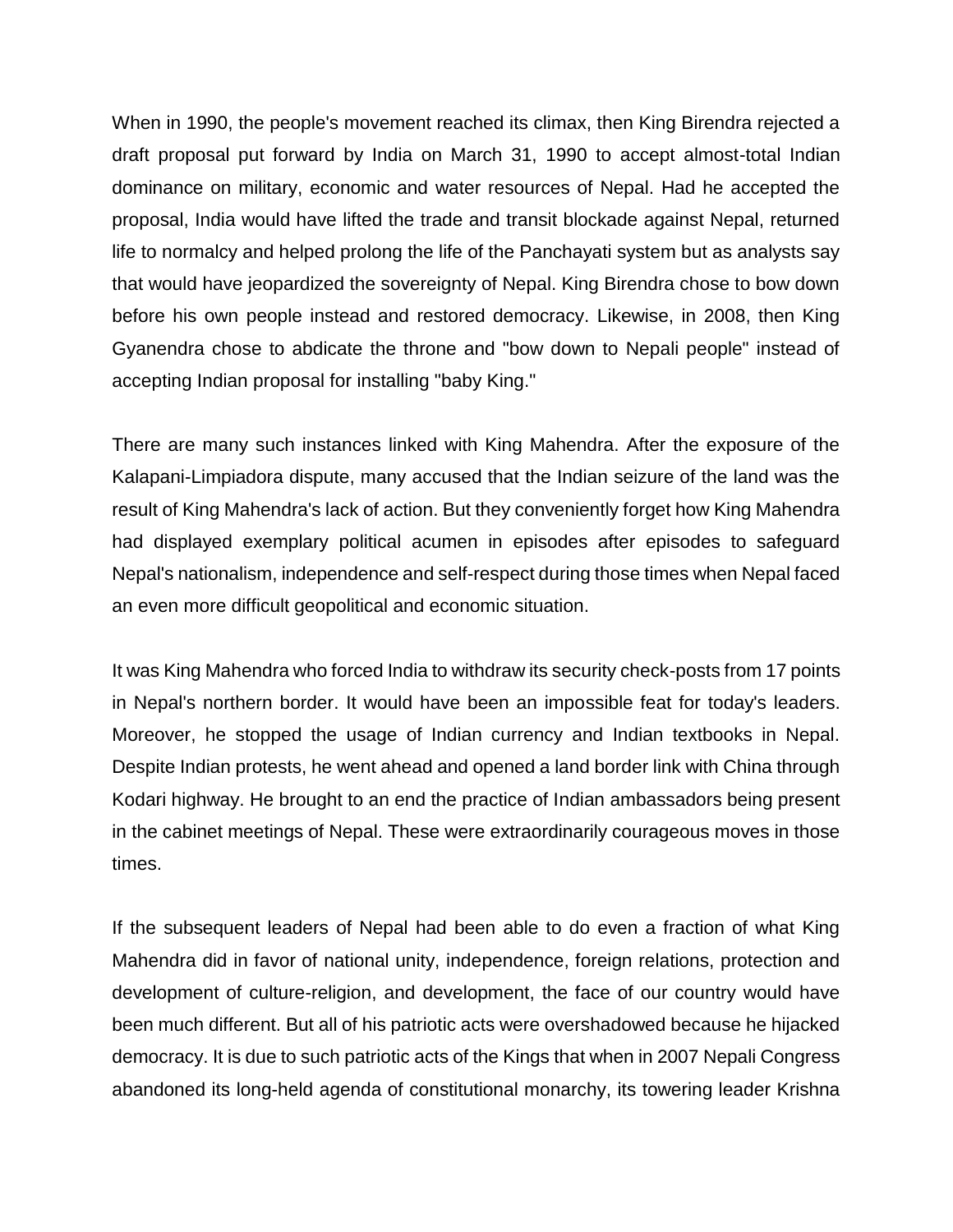Prasad Bhattarai, whose morality and capacity is incomparable to present leaders, decided to walk out from the party that he helped build through years of his blood, sweat and toil.

BP Koirala was continuously politically harassed by the Kings but he continued to say that "King and his [democracy's] necks were joined" till his last breath. Alas, there are no longer such leaders of high integrity, faith and patriotism. Patriotism has been converted into power-politics, and it looks like they have handed over the keys of power to the foreign embassy.

Things have come to such a pass that foreign ambassadors feel no qualms in violating basic diplomatic protocols by meeting our current and former prime ministers wearing slippers, or making them wait in a queue in hotels, or walking up to the prime minister's residence at midnight to threaten the prime minister. During complicated political events, Nepali leaders brazenly ask for support from foreign embassies. Ambassadors make calls to the houses of leaders. People are helpless. It is already late to understand how Nepal's nationalism has fallen into crisis.

Some will say that changes of both 1990 and 2015 were because of Nepalis themselves. Some leaders were even under the illusion that they were the ones who imposed border blockade in 2015. But make no mistake that the blockade was in place only up to the point when India so desired. Once India decided, the blockade not only got lifted but some Nepalis realized that "blockade in reality was not imposed by us" after they received a beating across the border. It is now well known that the leaders of Maoists who proudly claim to have carried out the "great" Maoist movement had spent eight-and-a-half out of 10 years of their armed insurgency living in India. Does anybody still think that the Indian state or its intelligence was unaware about them during those eight-and-a-half years when they unleashed violence in Nepal? It does not mean that the people of Nepal had no role to play in the changes. It only means that the key to the change was in Delhi.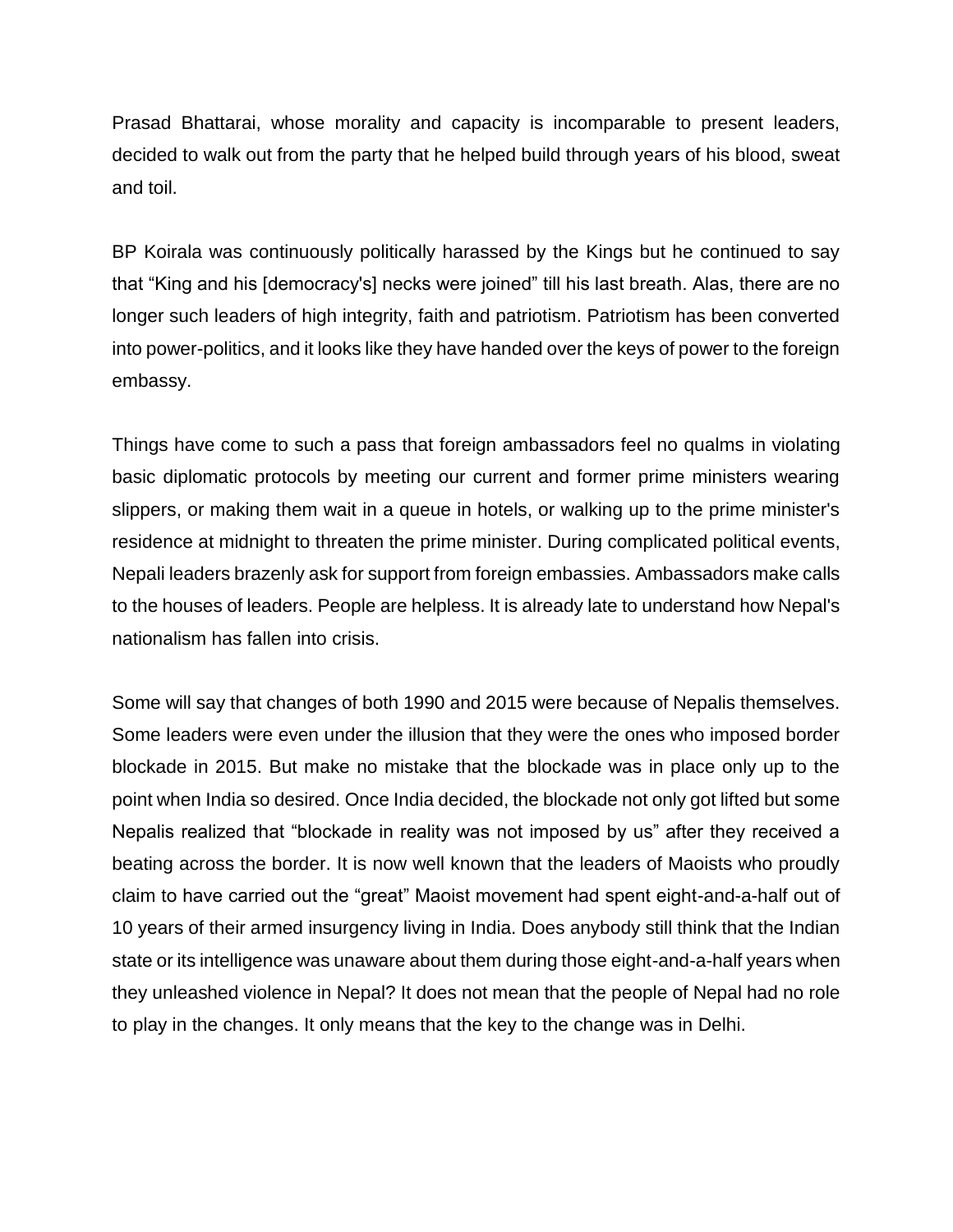After a long and gradual attempt, the most powerful institution of Nepal's sovereignty was toppled. The subsequent institutions of the President, Prime Minister, bureaucracy, police, and constitutional organs have all suffered huge erosion in their professional capacity, power and public trust. The institution of the President is considered to be the promoter of national unity and the protector of the constitution, hence should have been above politics. Unfortunately, even in that institution, very few people have any faith.

Similarly, the entire judiciary, including the Supreme Court, has been equally politicised and there are lots of doubts about their ability to impart independent justice. The ruling and former prime ministers themselves have raised questions repeatedly regarding the independence of the Supreme Court. During the hearing of the case of parliament dissolution, senior advocate Tikaram Bhattarai observed thus: "I am ashamed to see how the judiciary that had stood strong even during monarchy and Panchayat has so weakened during the republic." However, the Supreme Court did receive a generous admiration for restoring the parliament both the times when KP Oli dissolved it.

In order to further erode and harm the institutions of Nepal and to further demoralize Nepalis who are already frustrated by what they are witnessing about their institutions, the "great" design of federalism was foisted on us. Nepalis were brainwashed into thinking that federalism was the magic bullet to address the perennial situation of underdevelopment of their country. Nobody bothered to look at the level of civilization of citizens of Switzerland, their level of consciousness, their level of integrity and good governance, their history, geopolitics and geography. They only looked at how Switzerland progressed by adopting federalism, and the extraordinary peace and prosperity they were enjoying.

Top Nepali leaders were trying to impose federalism in a country whose prime minister had chosen to fly in a commercial airline during his official visit overseas instead of national flag carrier out of vested business interests, and where a tourism minister was killed when a private aircraft he was travelling in met with an accident, while he was supposed to use the government aircraft. And where the government named the airport after the same tourism minister and the same businessman. Federalism was being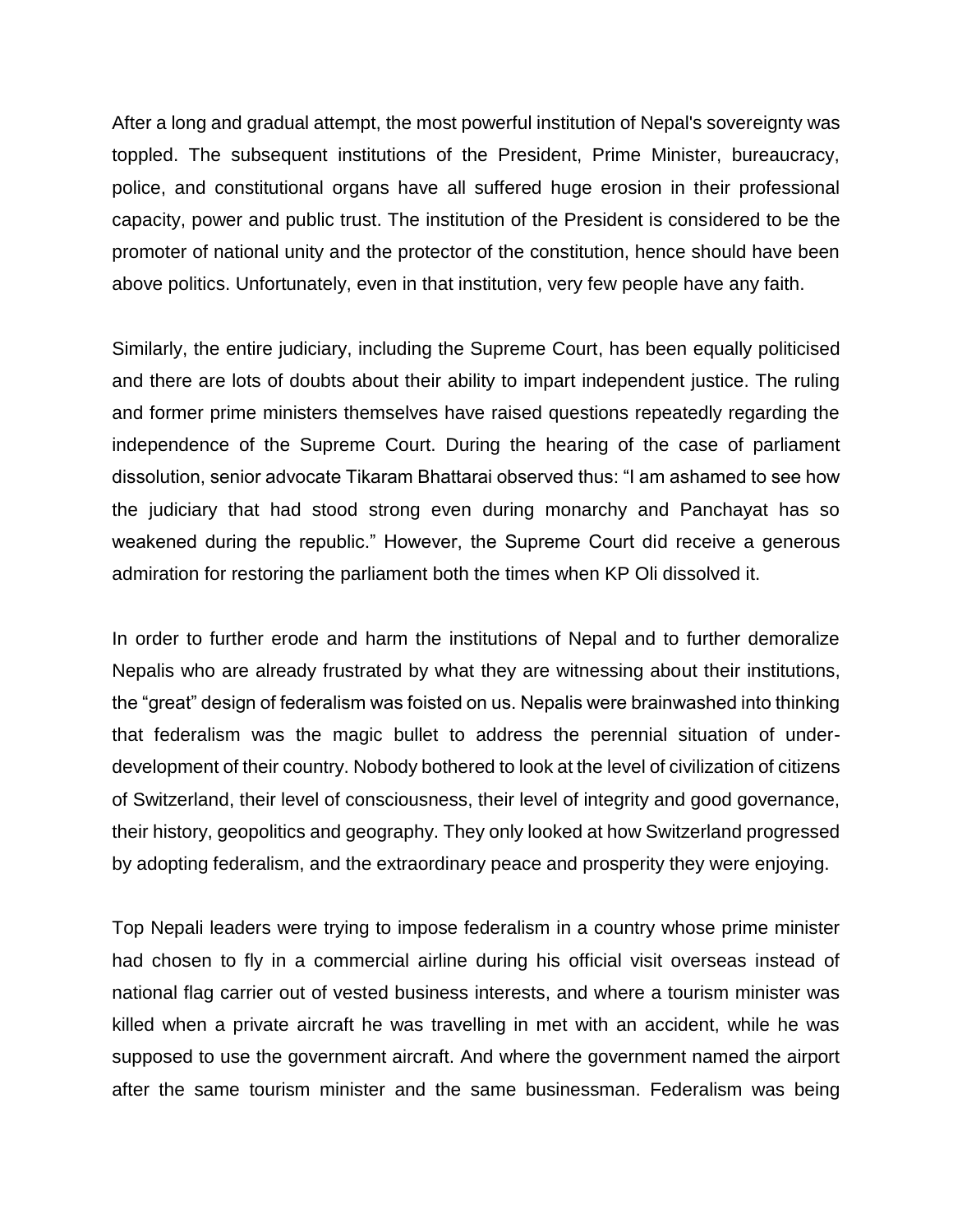imposed in a country where foreigners decided who would be ministers and prime ministers and for what duration. It would be easier to control a society immersed in immorality, inefficiency, incapacity and corruption by creating political divisions.

On the one hand, we had leaders who never felt an iota of shame for subjecting the country to decades of moral and financial corruption, and rather took pride in rushing towards foreign embassies in broad daylight soliciting their help in favor of personal or partisan interests. On the other hand, we have leaders who have brazenly cozy relations with India and who have no morality and who lecture us not only on federalism but also on the need to entrench it with concepts of multinational state and right to selfdetermination. It is a different matter that their demands were not addressed for the time being. But the demands will be raised again and again. That will be used as "bargaining chips" whenever the country finds itself in difficult points.

It is already late to understand, let us do it now: federalism in Nepal is not going to evolve in an ideal manner. We have already seen early signals. We cannot save federalism at the huge cost of territorial integrity, self-respect and national interest. Many analysts say that federalism should be saved by removing only the tier of provinces. They say so to save themselves from being labeled as "anti-federalist regressive element." Otherwise, removal of provinces is the same as abolition of federalism. Therefore, let us not mince words: federalism is fatal to Nepal and must be revoked. Alongside, let us restructure, strengthen and empower local bodies. Let us reduce expenditure and use the huge savings on public education and health to make them free and to improve their quality.

## **Referendum on Secularism**

### **a) A secularist's plea for a referendum on secularism, why?**

Ideologically, I call myself a secularist. But there are numerous examples where blindly following an ideology without considering ground realities have pushed many societies into the abyss. Ideologies are of not much use if they do not resonate at the ground level; they need feet to run. In Nepal's context, the core question many are asking is: whether to espouse the Hindu philosophy of *Vasudhaiva Kutumbakam* (whole world is a family) or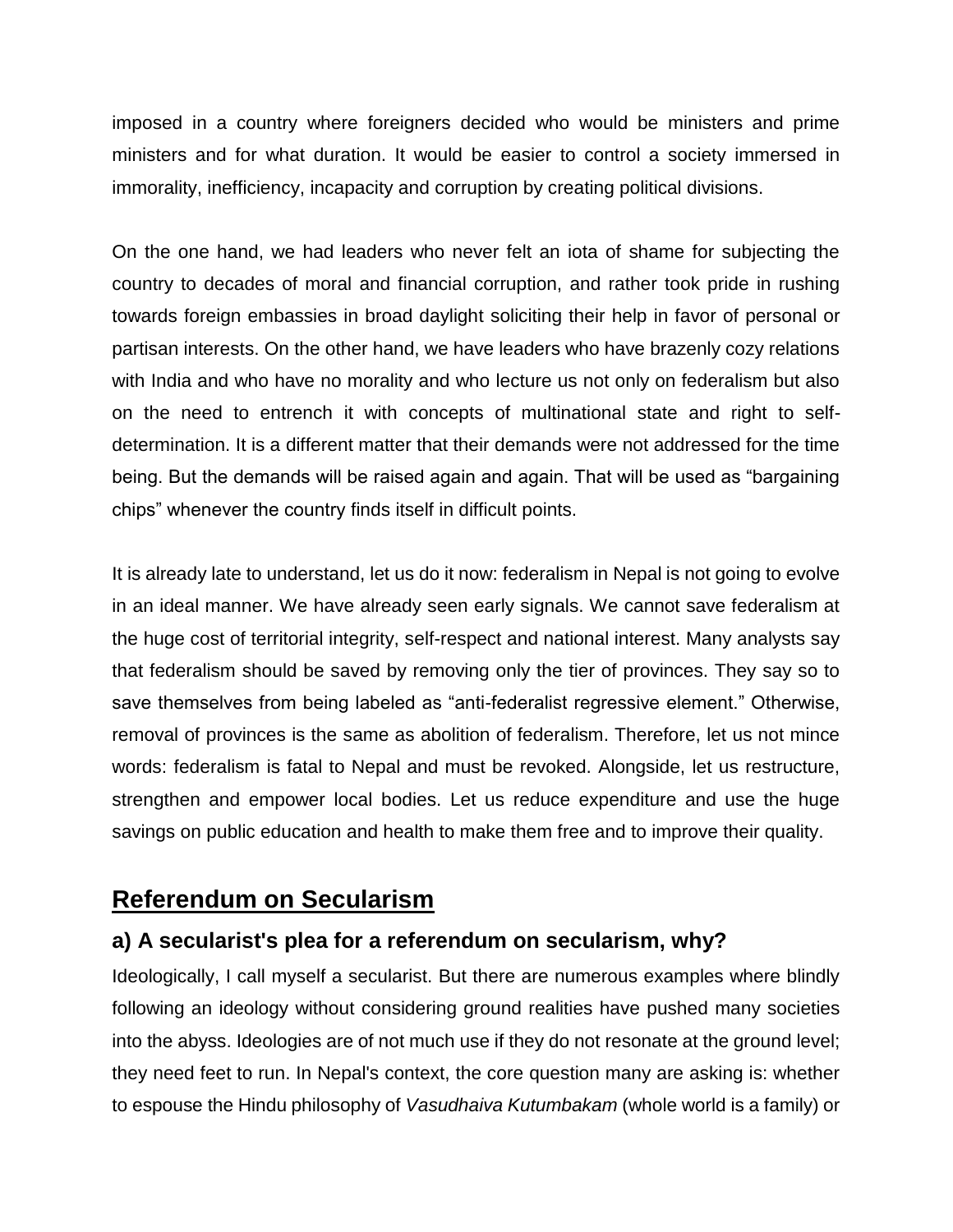promote the already divisive and bitter European concept of secularism? In its truest sense, secularism would have meant that the state would protect all religions. The constitution of Nepal defines secularism as "religious, cultural freedoms, including protection of religion, culture handed down from the time immemorial (Sanatan)".

However, the situation on the ground is such that in recent years, instead of "protection of *Sanatan* religion," divisions have emerged among religions. For decades, Nepal had not faced such a situation despite being a Hindu nation. Clearly, secularism has led to further religious divisions instead of vice versa. This situation can be a fatal blow to society and the country because cultural and religious sensitivities have triggered brutal and bitter violence in many parts of the world.

Socially and culturally, Nepal had been a Hindu nation since ages. When Padma Shumsher proclaimed Nepal's first constitution in 1948, he had used the phrase "with the blessings from Shree Ram and Pashupatinath." The Constitution of 1962 expressly stated Nepal as the Hindu nation. Nepal, officially, became the only Hindu nation in the world and it was its unique identity. In the subsequent period of Panchayat and multiparty democracy, apart from few secularists, nobody made an issue of it. Even BP Koirala, despite being a staunch secularist, never spoke against the official declaration of the Hindu nation in 1962 and it never became a political agenda for him. It was never an agenda in numerous political struggles that took place in the country. Compared to most countries in the world, Nepal was a religiously tolerant country.

This does not mean that the country was completely devoid of social, cultural and religious discrimination linked to Hindu religion, tradition and old customs. But they were not the product of a Hindu nation. Rather, they were the result of society and its old backward mindset and superstitions that were nourished by decades of illiteracy and poverty. India is a secular country but in sections of its poor and illiterate communities, the roots of backward mindsets are even deeper and are beset by superstitions. Same is the case with many African countries.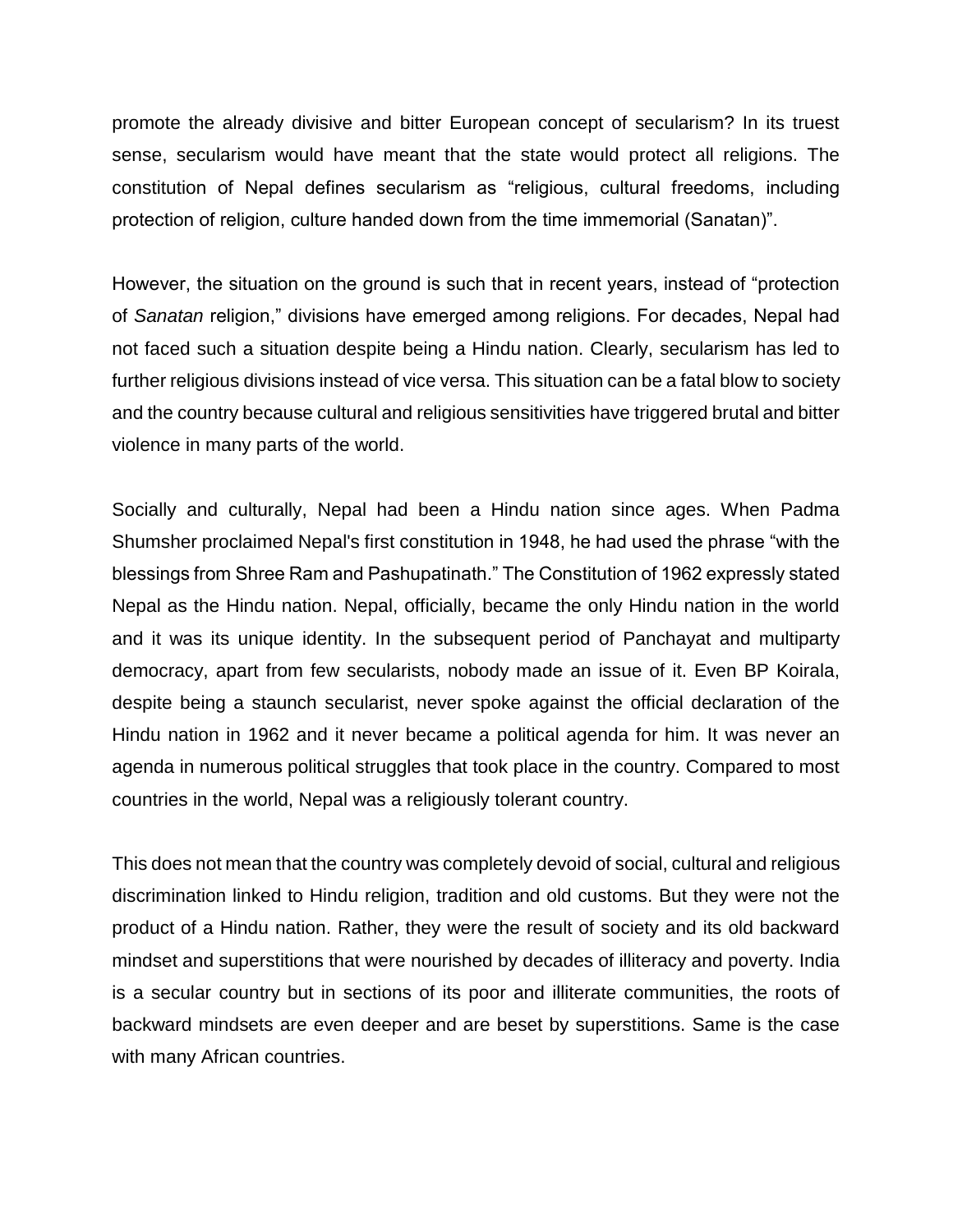In both opinion and action, I am a staunch proponent of social justice but I am aware that matters of discrimination require long struggle for resolution. By saying so, I am in no way trying to justify discrimination, which is a crime against humanity. It cannot be justified in any circumstances. However, what I mean by "it requires a long struggle for resolution" is, even in a country like the United States, which is a highly educated, developed, prosperous and powerful society, they are still facing the "Black Lives Matter" movement. There are similar situations in many European countries. Japan still faces problems of caste discrimination. Hence, it is natural that a country like ours would be affected by various forms of discrimination. They require not only structural but also educational and economic resolution. Otherwise, it would be difficult to reduce them.

Because Nepal is backward, illiterate and under-developed, we need to be extra-sensitive when addressing the problems of discrimination. Structural reforms alone would not suffice. Otherwise, it can trigger uncontrollable violence. For example, Maoist movement was the violence against discrimination. But it ended up provoking society on ethnic, regional, religious, class-based and gender-based lines by spreading hatred. As a result, thousands lost their lives, and thousands more were displaced. The divisions it sowed are still haunting our society.

Therefore, whenever I speak in programs against ethnic discrimination, I stress on the necessity of free and quality education, health services, social security and jobs for victimized communities and regions, apart from legal and constitutional (structural) measures to reduce discrimination. Rights on papers alone can never end discrimination. The discrimination that we witness in Nepal is linked to traditional complications arising out of "social" laws rather than "religious" or "constitutional" laws. That discrimination is not merely related to "Dalits and Brahmin-Chhetris" but is inherent in Brahmin-Chhetri, Janajati, Madhesi, Dalit and so on.

In principle, individuals have "faith" but a state does not, because the state is common to all. A state cannot give primacy and identity to one group of citizens and deny the same to another group. However, a state cannot run on principles alone. It has to consider the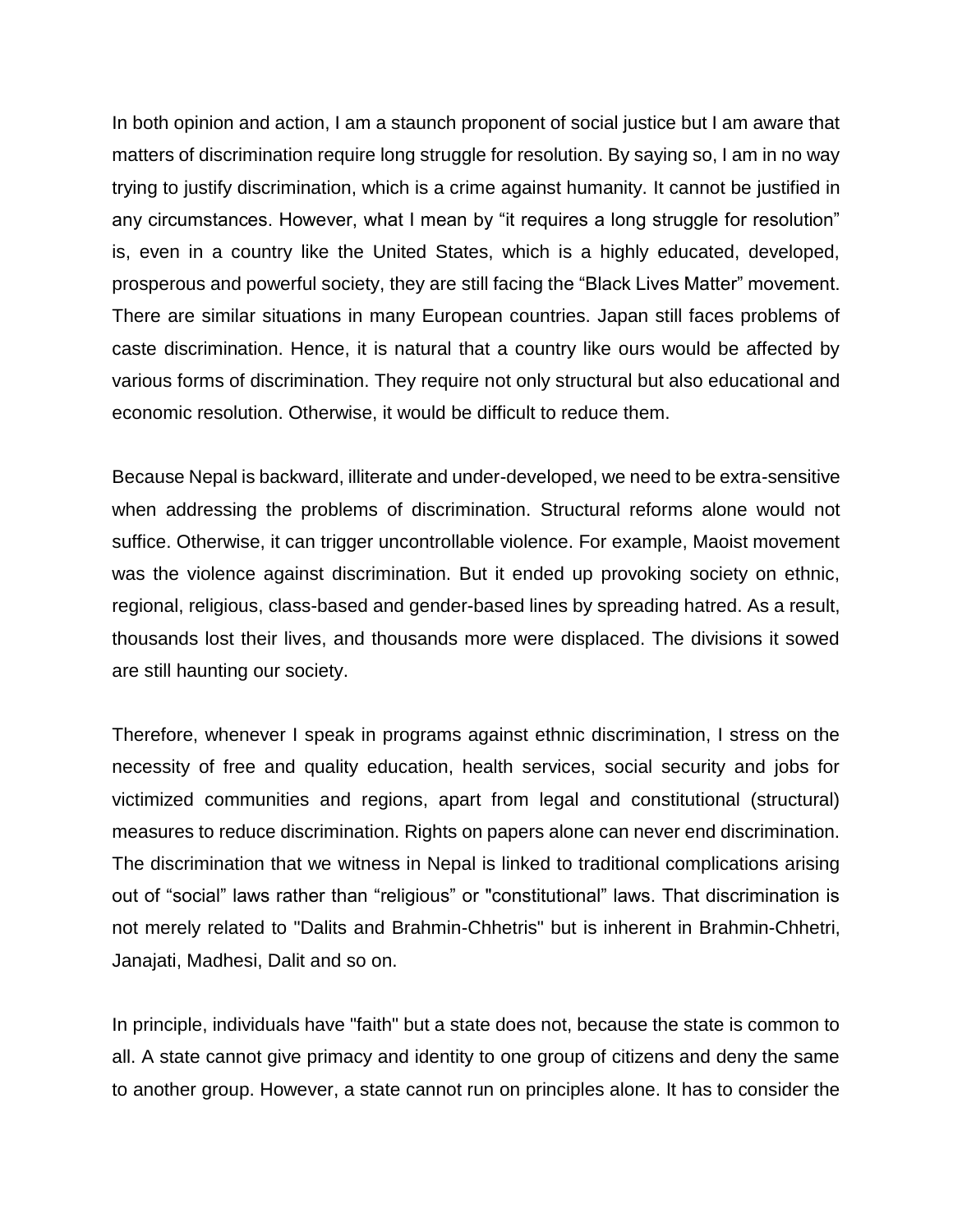overall interests and look at the tradition, culture, social stability, peace and balance. Perspectives evolve with time, but haste is not advisable in matters of great sensitivity. Hence, many countries that have espoused modern democracy are still not secular, and have not been able to shake off their relations with certain religions.

#### **b) Where did the concept of secularism come from?**

Even when Nepal was the Hindu nation, it had not embraced narrow-minded religious dogmatism. It was the Hindu nation only in name. In principle, non-secular means influencing and directing a state by a particular religion. There are many Muslim countries where religion guides the state. But in Hindu Nepal, that was never the case.

During the People's Movement of 2006 and the subsequent Madhes Movement, no one had raised demands for secularism. Some analysts claim that the demands for secularism had been raised since 1951 during the establishment of democracy in Nepal. But there is a huge difference between certain people making the demand and the demand being raised by the general public. We must accept that there was no mass public demand for secularism during the 2006 movement – neither from general Nepalis nor from communities of minority religious faiths.

But on May 18, 2006, at the meeting of the reinstated House of Representatives chaired by Subas Nemwang, it was suddenly declared that Nepal would henceforth be a secular nation. The parliament passed the declaration. Who were others to question the declaration at that time when the Seven Party Alliance and the Maoists were looked upon as ultimate saviors? Nobody questioned the move objectively and nobody asked how it entered into the agenda of the parliamentary declaration.

There were foreign hands in the sudden inclusion of secularism as the prime agenda when the country was in the period of extreme political churning. Many of the Western countries wanted to turn Nepal secular. Their effort went to the extent of blatantly violating the diplomatic norms. The then British Ambassador to Nepal, Andrew Sparkes, wrote an open letter to the Constituent Assembly members on December 10, 2014 urging them to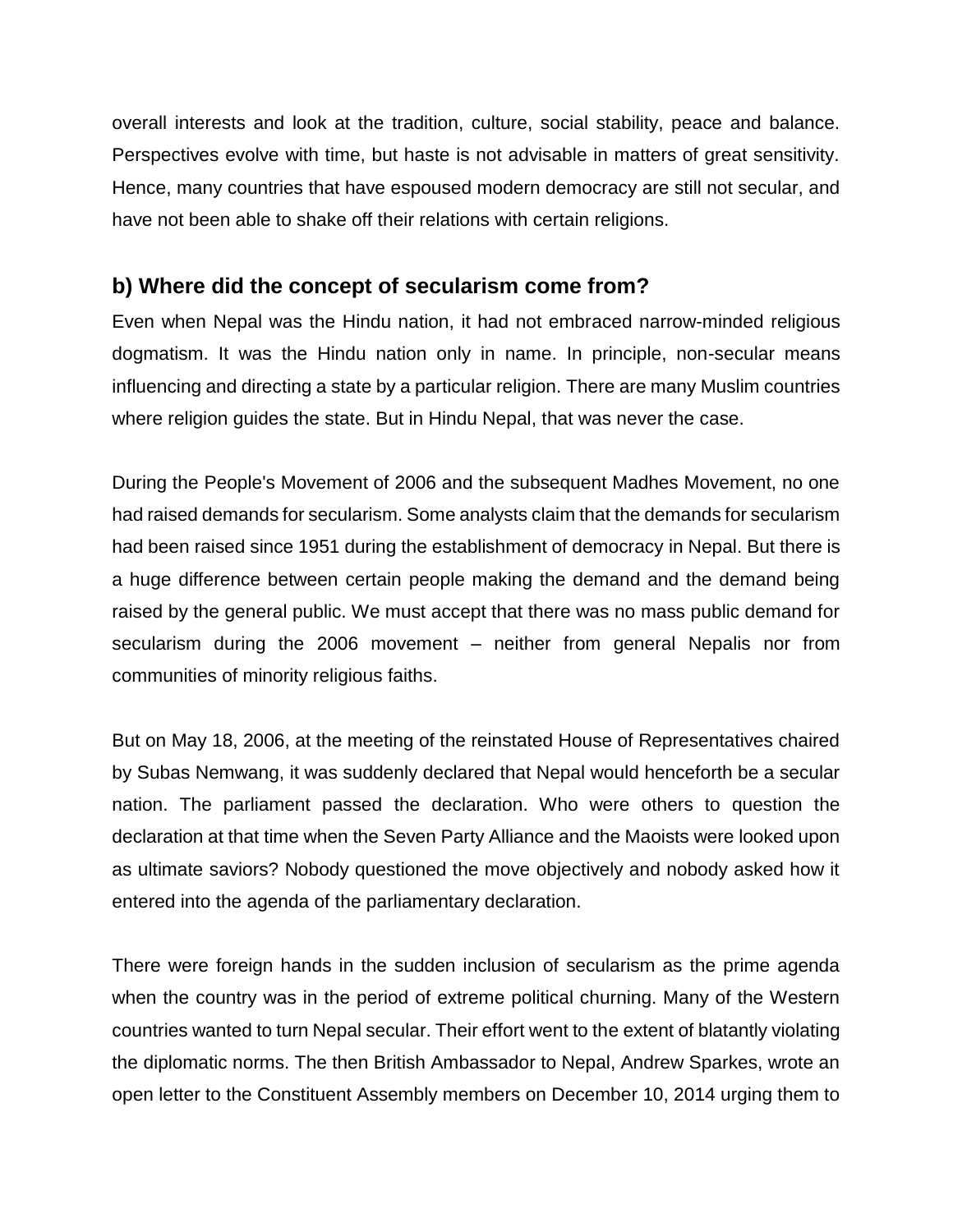ensure secularism and right to conversion in the new constitution. Can the Nepali Ambassador in Britain write a similar letter urging the British parliamentarians "to not allow 26 bishops of the Church of England to sit in the House of Lords and not recognise the Queen as the Supreme Governor of the Church of England as such acts are against the idea of secularism?"

But unfortunately, it is clear that many leaders secretly worked on the agenda imposed by foreigners. Many NGOs linked to the leaders had been receiving financial benefits to support the agenda. On the one hand, the Western powers wanted to turn Nepal secular whereas on the other hand, India was bent on making it a republic.

It is said that India had approached King Gyanendra with several enticements and commitments when the demands for republic were being raised. No solid proof has come into the public domain though. But what has been subsequently uncovered is the proposal about "baby King" – the Indian attempt to replace King Gyanendra in the throne with his minor grandson Hridayendra. There are people in the know who are still alive who say that in response to such a proposal, King Gyanendra is said to have told them "over my dead body," and instead opted to "return the throne to the people of Nepal as their legacy."

Angered by King Gyanendra's response, India then moved a step ahead from the idea of a "baby King" to the idea of turning Nepal into a republic. Subsequently, a situation emerged whereby Indian proposal for republic was supported by the Western world; and the latter's proposal for secularism by India. As such, the hitherto unheard-of demand for secularism was granted legitimacy through Subas Nemwang. This is the fact.

The people of Nepal did try to break off that legitimacy during the course of constitution making. It is already public that the overwhelming majority of the people had given their support to Hindu nation when the Constituent Assembly had gathered public opinion on the draft constitution in 2015. They had claimed that the Constituent Assembly was necessary to draft the constitution as per the wishes of the people. But the top leaders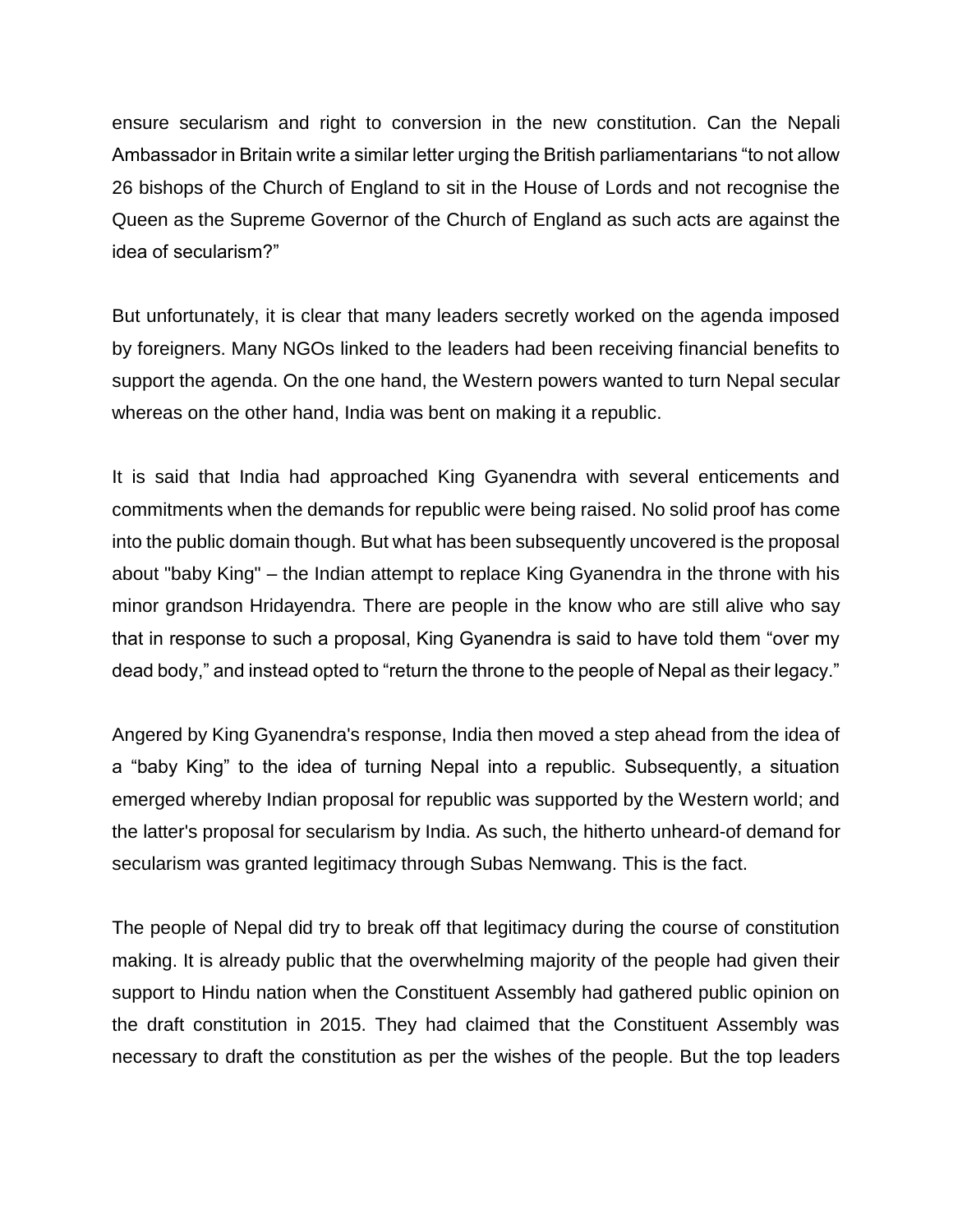blatantly disregarded the wishes of the people when they had overwhelmingly sought an end to secularism.

In a country trapped in the web of illusion spawned by big political parties, the people did not go against their decision. The proponents of the changes since 2006 point out that the people had voted the same political parties with overwhelming majority in the subsequent general election. They say it is equal to public endorsement of all of those changes. This is a very naïve comment. If that was so, then the concept of referendum ought to be removed altogether.

There was only one political party opposed to those agenda but that party lacked public trust. All the other parties were on one side. So what could ordinary Nepalis do? Had the people been given the option in the referendum, they could have voiced their mind on that matter while sticking to their party of choice in the general election. But the people were denied the choice. In the absence of choice, the voters of Nepali Congress could not overnight transform into voters of communists or vice versa. They also could not totally boycott the voting.

Therefore, in recent years, public opinion is strongly building that secularism has been designed to harm the traditional culture and religion of the country. Culture and religion of a country is not only limited to culture and religion. They are linked to the country's identity, self-respect and independence. It cannot be taken up lightly and seen only through the ideological prism.

#### **c) Difference between Hindu nation and Hindu nationalism**

The then Sajha Party had, through its National Convention held in Lumbini in 2020, unanimously passed a resolution demanding a referendum to decide upon secularism. Many define the demand for referendum as regressive. It is surprising that people involved in cruel violence and killings and who indulge in constant exploitation of the nation are lumped as "progressives," whereas the people attempting to peacefully exercise the constitutionally-granted right for holding a referendum to decide on key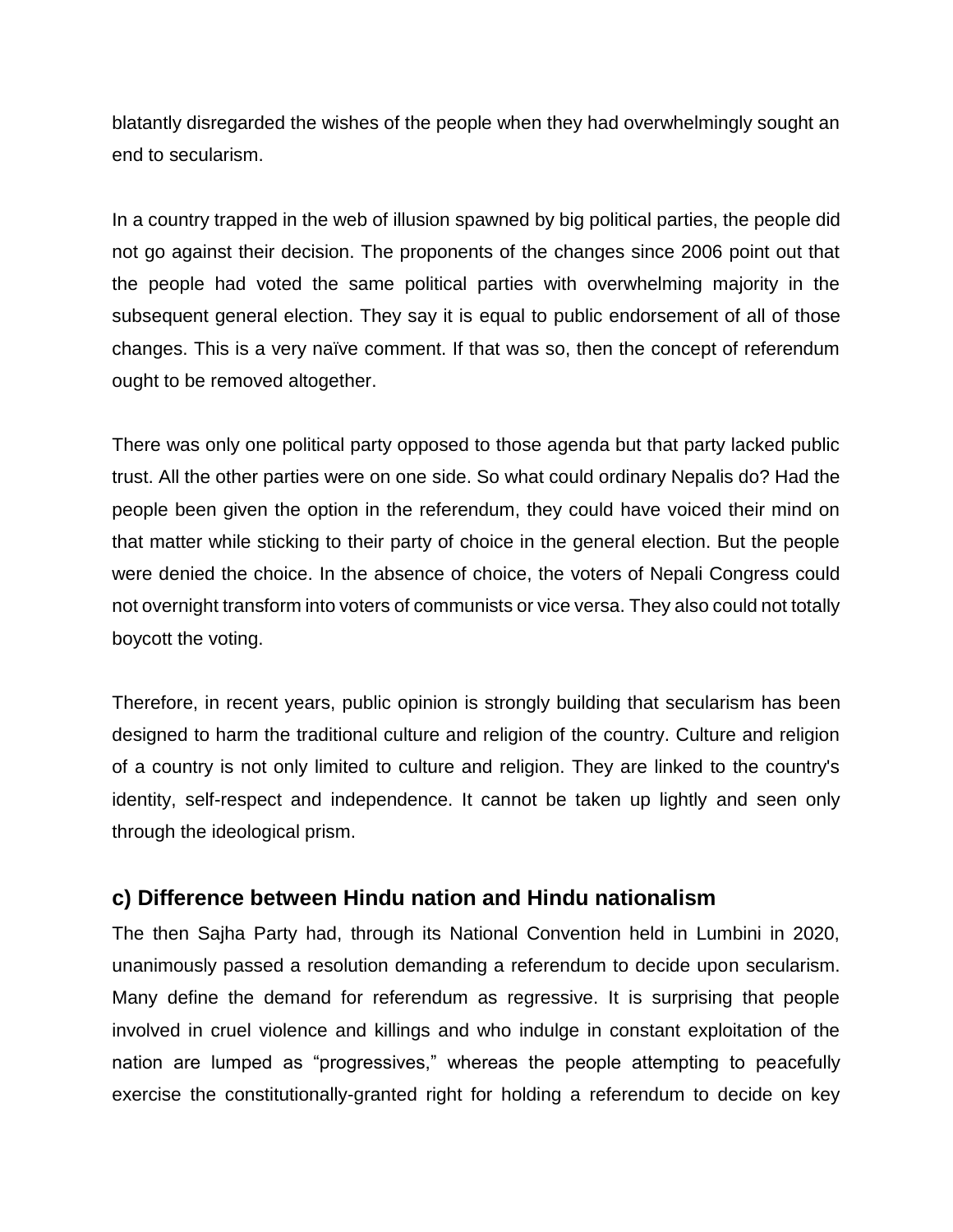issues are called "regressive." In no civilized society, the attempts for resolving knotty issues through the majority opinion are considered "regression" by any measure.

In a country with eighty percent Hindus, many fear that the result of a referendum on the subject of religion is a foregone conclusion in favor of the Hindu nation. Let us assume there is a referendum. Not all Hindus will support Hindu nation. Many surveys have confirmed this. Secondly, if public opinion is not honored in matters like these, there will be a silent fire of dissension ever-present in the minds of the overwhelming majority, which can explode at some point in the form of extremism or ultra-nationalism.

For example, the state had oppressed the marginalized people for decades who felt discrimination based on class, ethnic, gender and regional lines. And it exploded in the form of Maoist extremism. That extremism has socially, politically and economically pushed the country backward by decades. The hatred, the bitterness and the divisions it sowed in Nepali society; the violence and the immorality it established in politics; and the harm it caused to the economy are unpardonable.

Many say that the Maoist conflict has led to big positive shaking in Nepali society in favor of inclusion, equality, social justice and empowerment. It is easy to make such comments. But take a time to look into the eyes of those sons and daughters whose parents had their throats slit before their eyes – because they were deemed informants by the Maoists. Take time to ask those parents whose appeals for mercy were discarded when their innocent children were taken away never to come back - in the name of launching the insurgency. Ask those villagers how they were subjected to witnessing the merciless dismembering of a young person in the middle of the village – just so that they would be collectively terrorized into submission. Hence, let us not try to justify the Maoist movement which resorted to terrible violence despite the space for winning people's trust in a democratic system.

There are instances where ultra-nationalism struggle has exploded in a much more educated, cultured and prosperous nation. The latest example being the United States.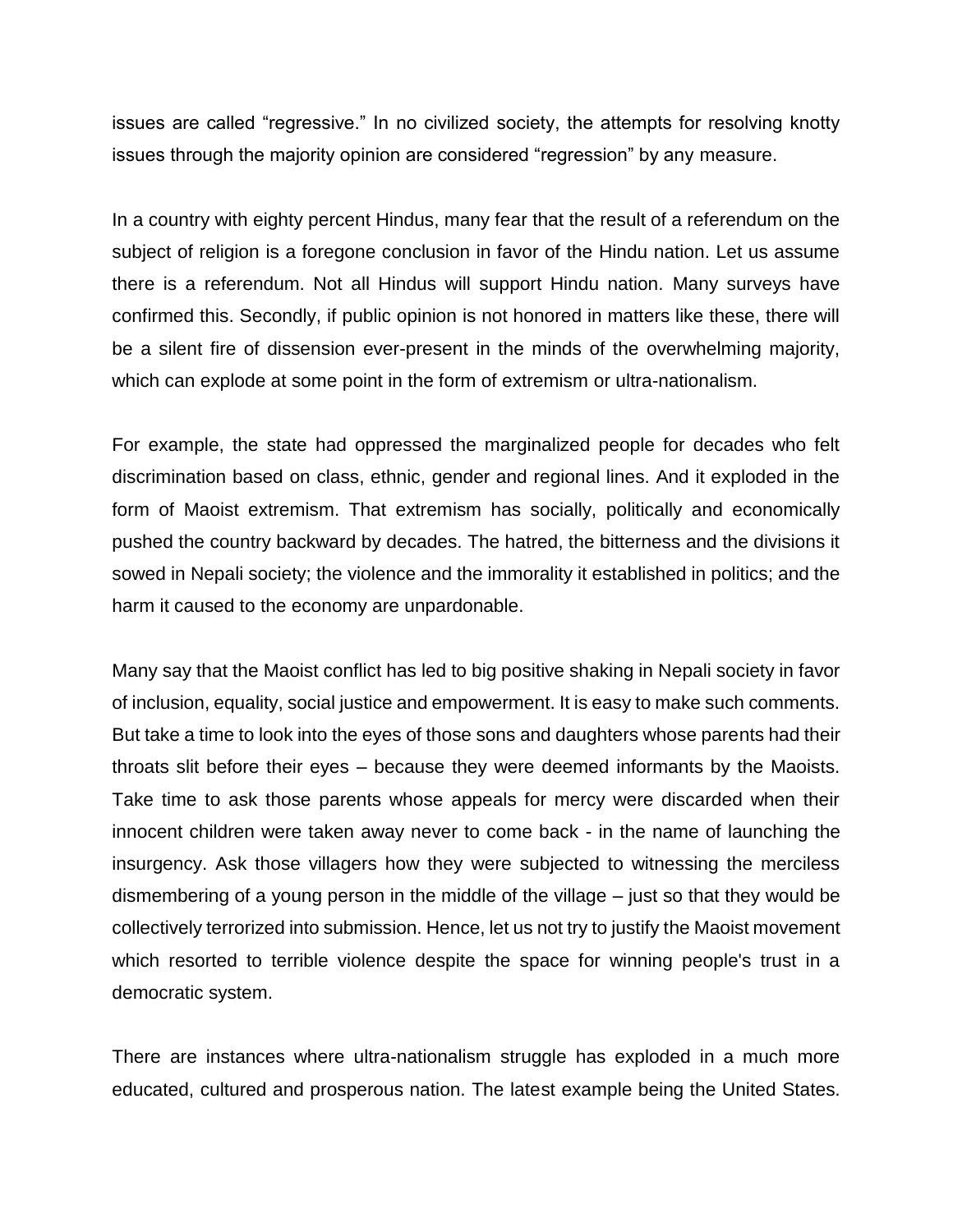For a long time, white Americans felt that their feelings were being ignored. Suddenly it found expression in the form of the election of narrow-minded, racist Donald Trump as the country's president. He committed many acts that were hitherto unimaginable at the hands of an American president. Despite such acts, he narrowly missed being the president a second time. He garnered almost half, around 46 percent of the votes. Perhaps that Trump-drawn line of hateful division has turned a bit dim now, but it has not gone away.

Another example is that of our neighbor India. Continuous negligence of the sentiments of the overwhelming majority of people has resulted in the rise of not only the "Hindu sentiments" but the "Hindu nationalism." There is a big difference between wishing for a Hindu nation and becoming a Hindu nationalist. "Hindu nation" is an ideal wish but "Hindu nationalism" is the cover of extremism over that wish. Following Islam is following a religion but becoming Islamist is the expression of extremism.

It does not bode well for minorities if the sentiments of the majority are discarded for a long time. Likewise, oppression of minority rights, too, will not let the majority live in peace. There are many who fear that if Nepal is reinstated as Hindu nation, the minorities and other religious communities may face discrimination from the state. But this concern has an easy and reliable resolution. It is for the purpose of checking the unfettered majoritarianism, or tyranny of the majority, that the concept of constitutional democracy has been adopted. Since the majority decisions may not always be in the interest of the minority, the constitutional democracies have measures in place to ensure that minority rights and interests are not trampled upon – just as our constitution has adopted the measures such as reservation, proportional system and inclusion.

Yes, it is true that the concept of a state being associated with a religion is antithetical to the concept of modern democracy. But it is wrong to assume that any state is regressive just because it is non-secular. As mentioned in the section above, in the United Kingdom, which is known for its distinct democratic culture, 26 Bishops are directly nominated to the Upper House of the parliament. The Queen of England is the titular Head of the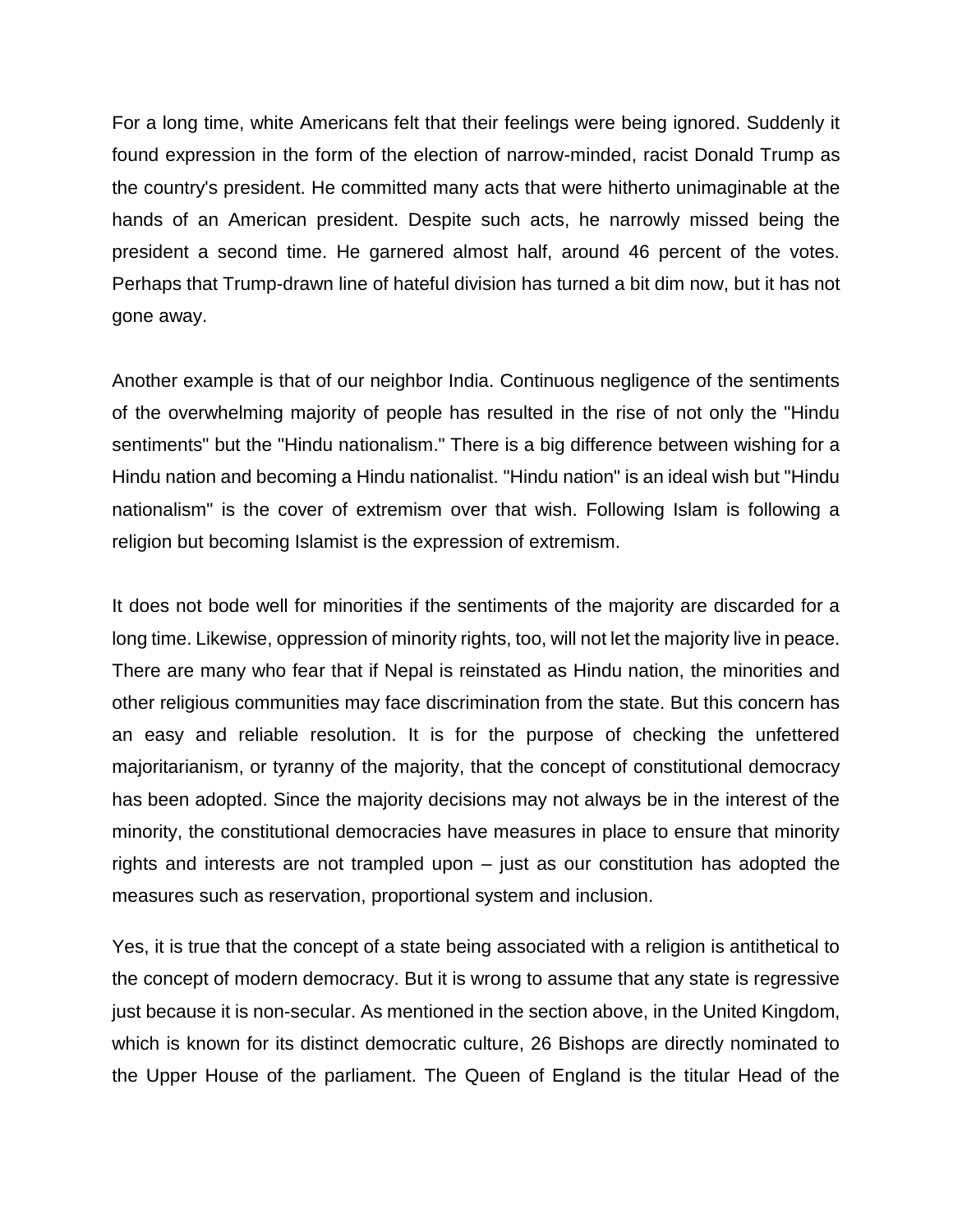Church of England. One of the most prosperous and happy countries in the world, Denmark, is not secular. These countries are not regressive.

What I am trying to say here is that issues like these do not define a country as a progressive or a regressive one. Well-cultured democracy, inclusion, good governance, robust economy, education, health, social justice, social security, environment, heritage conservation, infrastructure development and employment are the things that shape up whether your country is progressive or regressive.

Nepal is basically a traditional country. One has to be sensitive when addressing the transition of a traditional country into a modern one. Becoming a revolutionary alone won"t suffice. In the name of modern democratic principles, we cannot risk any danger by overlooking the religious sentiments that are linked to human sensitivities. Nepali society was backward in terms of education and level of consciousness. But it was never religiously extremist like many other countries in the world.

However, the concept of secularism has hurt the feelings of the majority of Nepalis. This will not promote well-cultured and judicious democracy. In fact, ever since Nepal turned secular, people have started becoming prickly and reactive on issues of religion. In the past Nepal was a "Hindu nation" but now one fears that the country is witnessing the rise of "Hindu nationalism." It is a matter of time before this transforms into religious extremism. Such extremism borne out of majority sentiments can be deadlier.

Generally, the rights and interests of minorities are established only after the majority, too, accepts and lobbies for it. In present day Nepal, the majority is not in a position or does not wish to speak a word on the rights and interests of minority religions. This is not a good sign.

Nepal is the origin of two main civilizations of the world – Hinduism and Buddhism. Since time immemorial, it has also been the center of Kirat faith. Muslims have lived here since centuries. All of these are faiths and civilizations handed down from the time immemorial.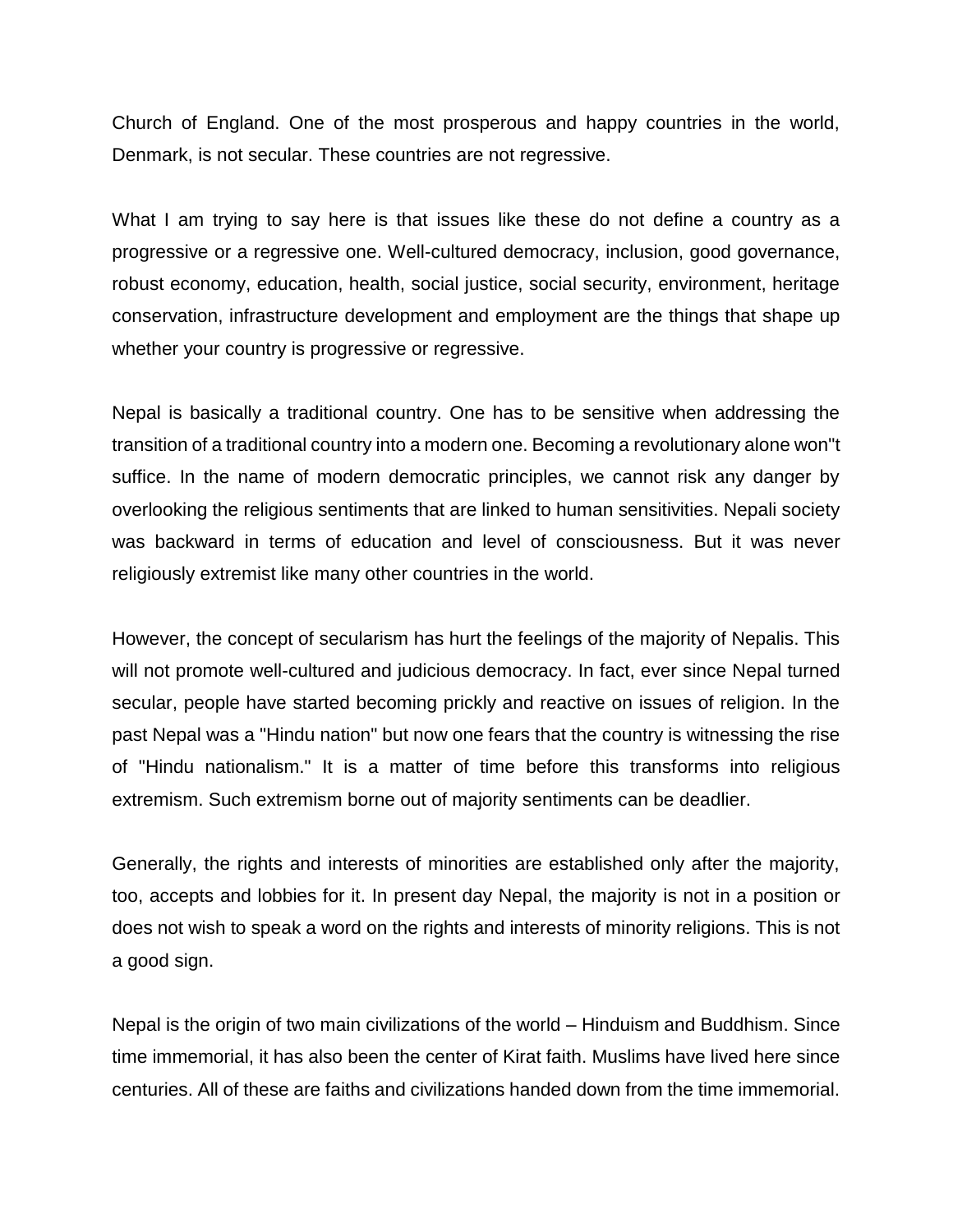If we disturb this in the name of modernization, what we will get is not a modern but instead a conflict-ridden and hatred-filled society.

While becoming sensitive towards *Sanatan* religion, we also must not forget to promote the religion, culture, dignity, and independence of followers of all other religions or sects. Let us address the concerns and issues of all minority religions and protect their religion, culture and freedom. Along with structural guarantee for their rights, they should be provided with free and quality education, health, social security and employment opportunities. Conversion based on an individual's free choice had not been forbidden in the past and should not be forbidden in future. But acts of proselytization through force or trickery or inappropriate incitements had been forbidden in the past and should be forbidden in future, too. Otherwise, this can destroy Nepal's historic identity and harm the society.

Therefore, the people should get the opportunity to decide on whether Nepal should remain a secular nation. They were requested to offer their views about it during the constitution writing process. However, the overwhelming verdict they offered in favour of a Hindu nation was completely neglected due to the vested interest of certain leaders. In a very sensitive matter like this, which carries far-reaching consequences for the country's future, the citizens should have the right to cast their votes freely. It is a general international practice for political parties to not issue whips in referendums and Nepali political parties should adhere to the same principles as well.

## **Threat to Republic**

Having discussed federalism and secularism, the two out of the three key changes that followed the movement of 2006, it would be natural if one asks what about the third change – that of republic. For an evolving political party, there are four dimensions to its politics. First, the national interest. Second, the people's wishes. Third, the "ideology" developed in consideration of the national interest and the people's wishes. And, fourth, the party-building. Despite national interest being the primary of all concerns, it is neither possible to develop an ideology nor build a party without feeling the pulse of the people.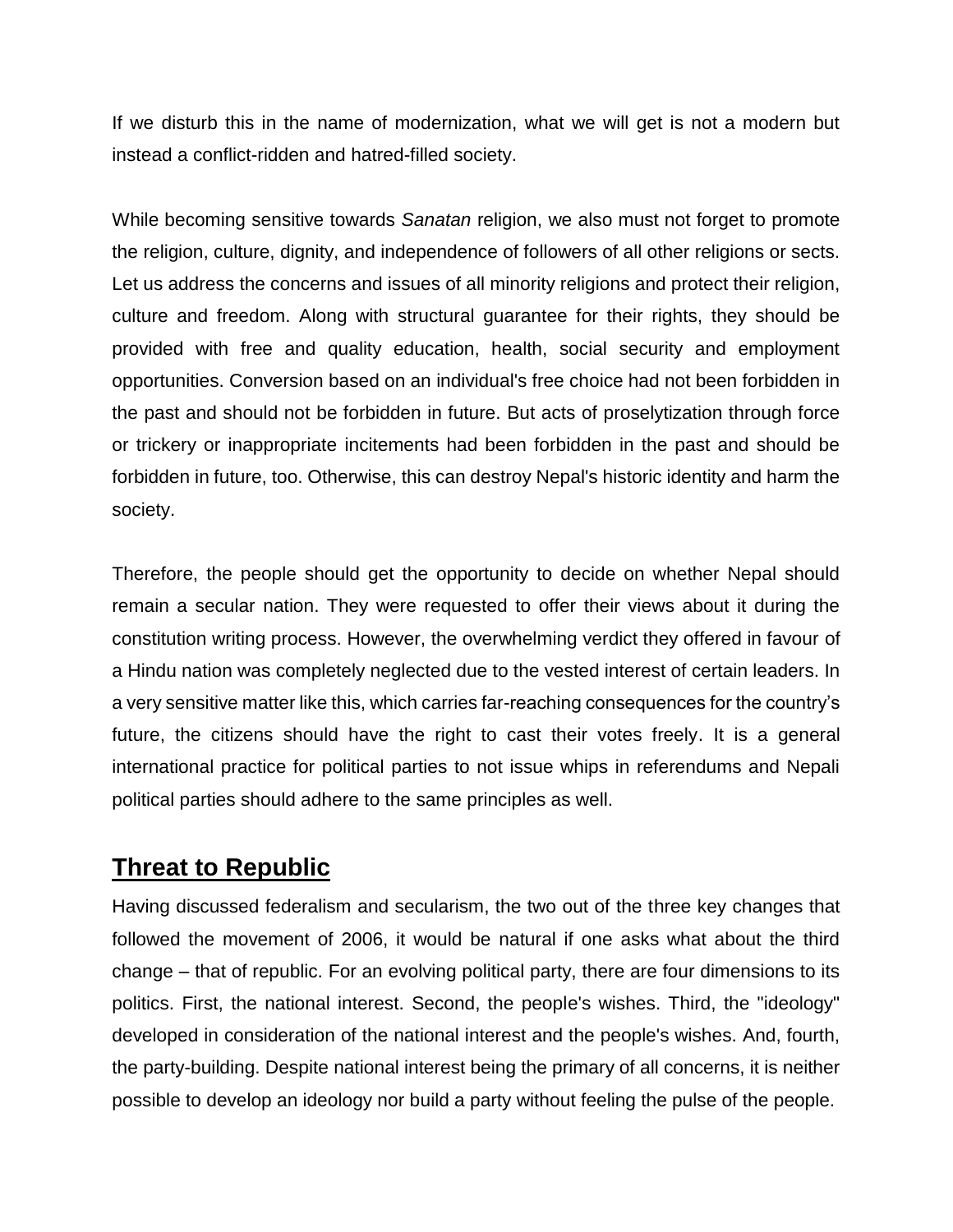Just like federalism and secularism, the arrival of the republic, too, was an outside import. The Seven Party Alliance and the Maoists of Nepal were mere puppets. However, in course of time, one can see that public disenchantment and anger against republicanism is not at the same level they are against federalism and secularism. Perhaps, that is why the former King Gyanendra keeps on saying that "first the people should wish for it."

But, having said that, the major parties and their leaders must understand that public perception about the republic, too, is changing. Despite the unimaginable level of toxicity that was spread against the former King Gyanendra and monarchy, there is still a considerable acceptance of the King as a symbol of unity among all ethnic, lingual, gender, and regional communities. There are people who oppose him. But there are also a large section of people for whom the respect and popularity of the King has not diminished.

This is evident at the display of public outpouring of love wherever he travels – from east to west and from north to south. People come out of their own free-will to hail him – without any party issuing any directive for their presence. These people have come out fully willing to accept the label of "regressive" that would be thrown at them. In fact, there are many more people who silently support him from the safety of their four walls because they do not want to risk getting that label. This is only one sign of a changing situation.

Recently, Prachanda made a surprising public comment in reference to his growing frustration against the President. "(In the past) Kings had dignity, glory and respect whereas now there is neither glory nor respect. What has happened to the institution (of the President) we built?" The comment may have come as an emotional outburst. But it certainly is not a good sign for republicans.

There is no basis to believe that the future presidents would be any different to a comparably better Ram Baran Yadav or much-tarnished Bidya Devi Bhandari. Quite simply, the leaders who want to install their cronies in anti-corruption agencies to save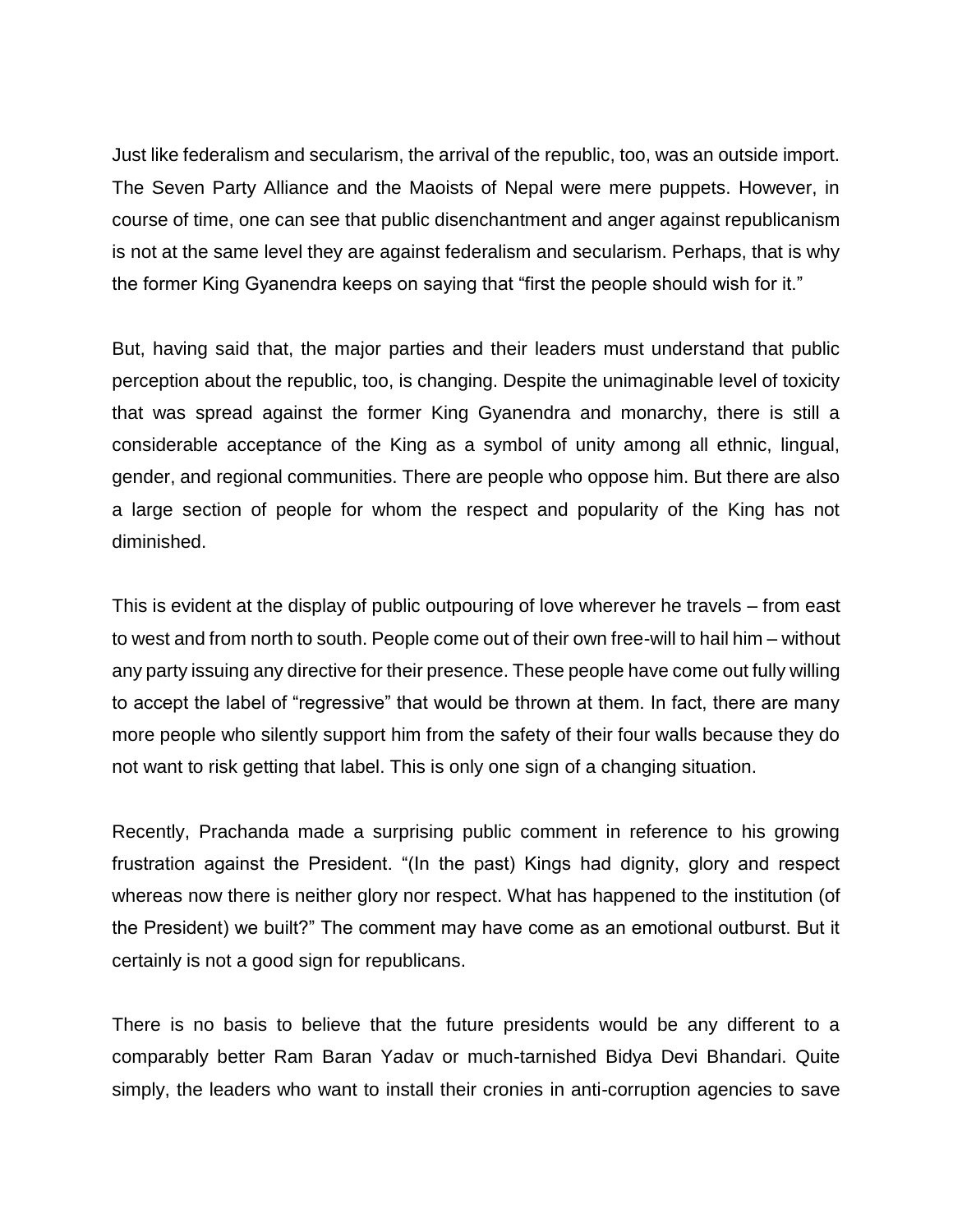their skins, would certainly want to put a pliant candidate in Shital Niwas, the president's office. Everyone has understood the importance of having an ally as the President in crucial times.

Federalism and secularism were expected to strengthen our independence, unity, equality, goodwill and harmony. Instead they have harmed our independence, unity, equality, goodwill and harmony and have destabilized the society. To expect improvement is similar to expecting a patient suffering from serious illness to be cured by domestic treatment. But in the case of a republic, there might still be room for improvement. Otherwise, the demands for revocation of the republic, too, will increase in future.

It is not necessary to launch a tirade against the monarchy to protect the republic. During the whole period of the Panchayati regime, people were taught to denounce the multiparty system. And now they are teaching us that Prithvi Narayan Shah was expansionist and King Mahendra was a murderer of democracy. Whereas, those who exploit the country every day and those who have blood of Nepalis on their hands are regarded as "great progressives."

The Nepali society is bereft of factual and objective analysis of its history. In leading universities of the world, they put a high premium on the learning of history. But in Nepal the number of students who want to learn history in Tribhuwan University is almost zero. Only the professors remain. The prejudiced treatment meted out to history from Panchayat times has turned Nepali society into reactive, one-sided, unbalanced, reproachful and laden with inferiority-complex. The society that does not get to study its history objectively can never have a balanced perspective.

There are two ways of saving the republic. One, quickly control corruption, improve good governance, service-delivery and development. Two, keep the institution of president beyond politics and ensure its objectivity. Otherwise, the republic, too, will suffer erosion. No party can stop the turning tide of public emotions. Everyone should realize it sooner than later.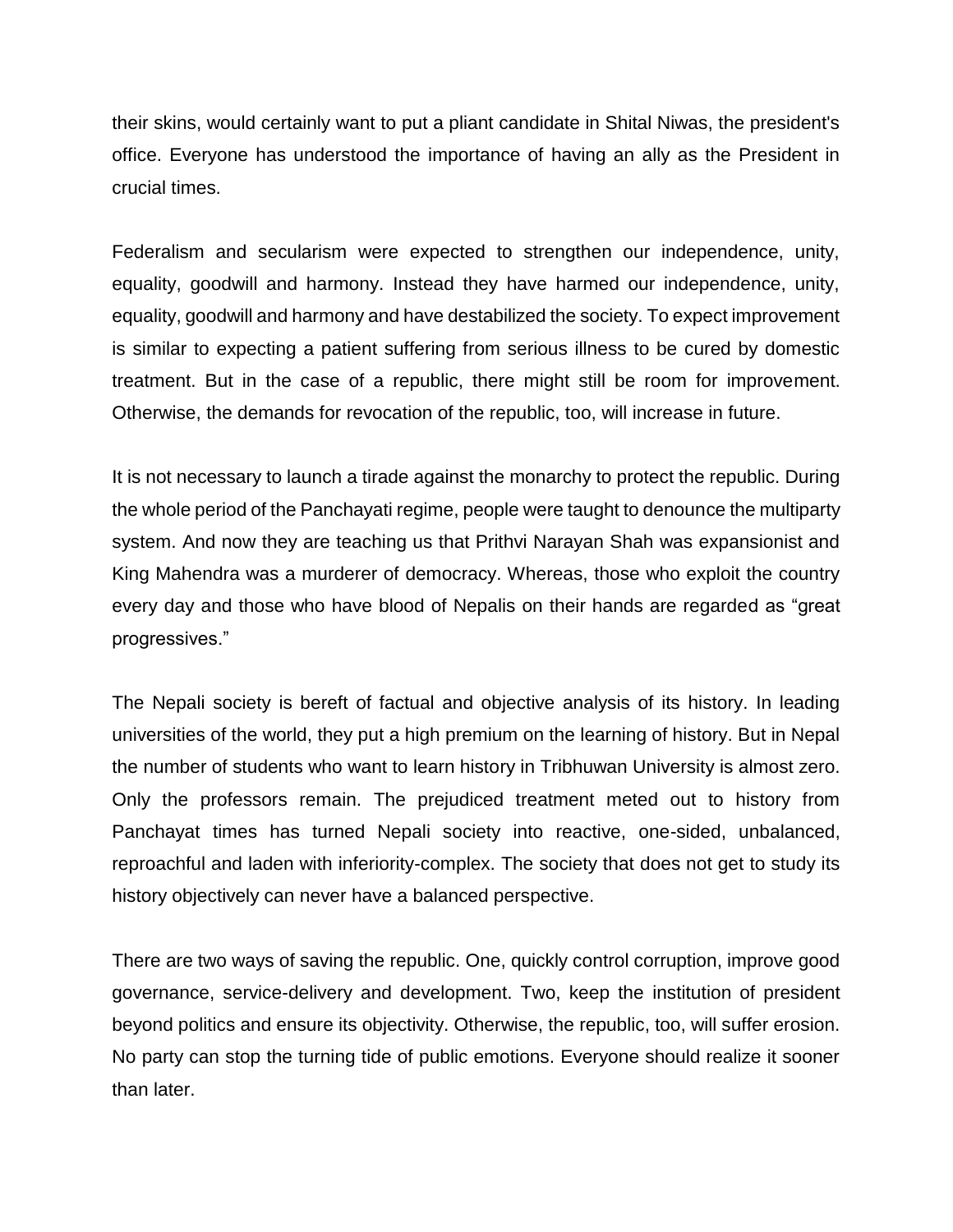# **Ensuring Interests and Rights of Women, Madheshi, Janajati, Minority, Marginalized Communities etc.**

One of the key components that need serious consideration in the proposition for changing course is related to the ensuring of rights and interests of various class, ethnic, gender, and regional communities belonging to all political, economic, social and cultural walks of life.

Abolition of federalism and referendum on secularism should, in no way, compromise or undermine the achievements made since 1951 and especially through 2006 movement in the direction of equal opportunities, social justice, reservation, inclusion and equatable prosperity for Adivasi Janajati, women, Dalit, Madhesi, Muslim, Tharu, gender minorities and people with disability. All of those achievements must be further improved upon and consolidated.

Presently, all these achievements are wearing away. We are turning "more" into Brahmin, Chhetri, Dalit, Janajati, Madhesi, Muslims and "less" into a Nepali. Divisions have widened among ethnicities and religious faiths. Ultimately, that will harm everyone. Therefore, abolition of federalism and referendum on secularism is the tool to stop the swift erosion of unity and harmony in Nepali society and to arrest the downward slide of our glorious history, culture, independence, self-respect and integrity.

Abolition of federalism does not mean reduction of rights, services, development priority or undermining of interests, participation, respect and empowerment of local bodies. Basically, it is about removing the meaningless, unnecessary and wasteful provincial structures and restructuring and strengthening the local bodies, which I have already discussed above. Hence, nobody should be worried about the abolition of federalism.

As far as the concept of referendum on secularism is concerned, Nepal as a Hindu nation never displayed any religious zealotry or fanaticism that we see in Saudi Arabia, Sudan,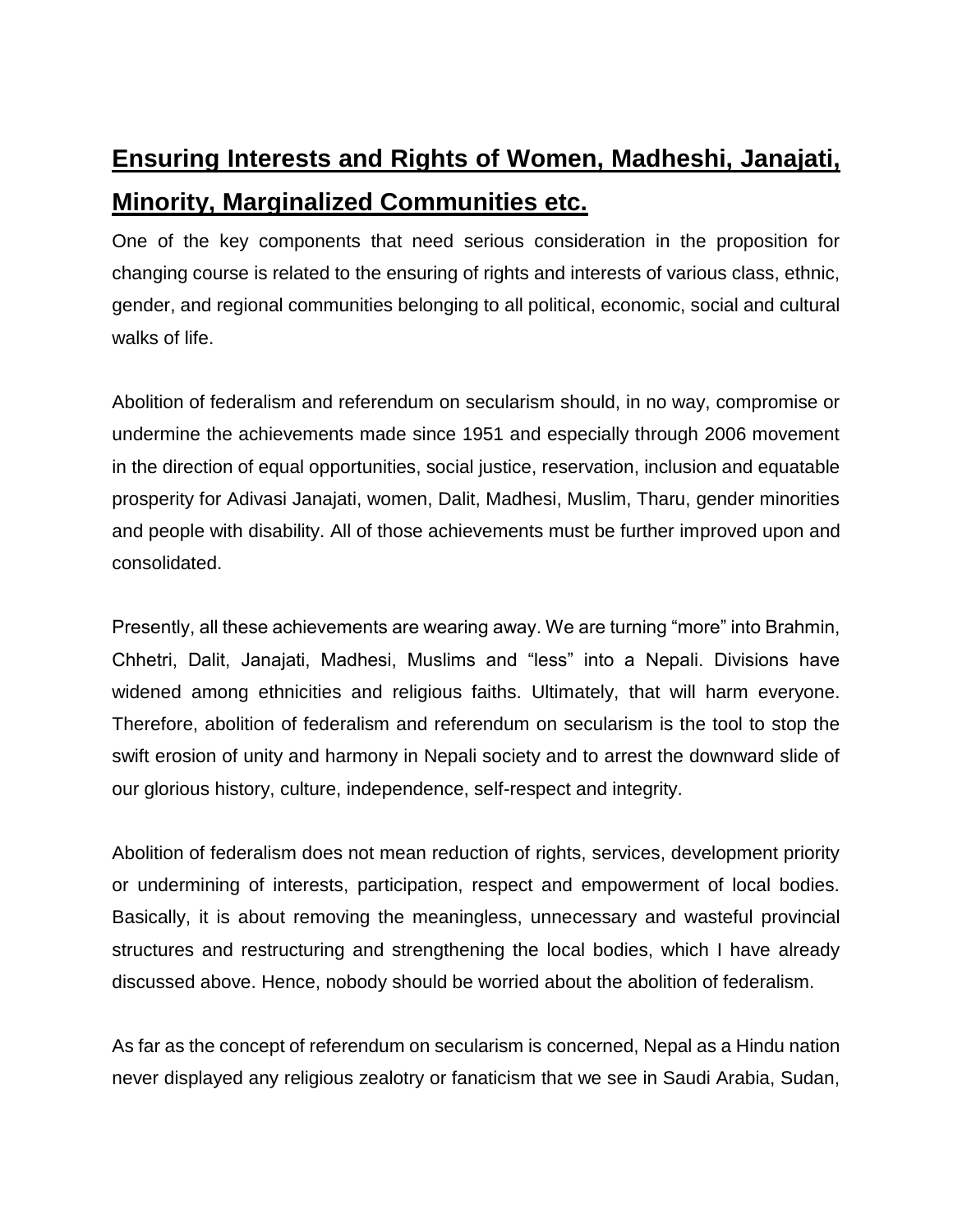Iran, Pakistan or Afghanistan. The government itself used to bear the cost for Haj pilgrimage for its Muslim citizens. South of the royal palace, a mere stone's throw away stood a mosque. Nepal was a model of religious harmony. But with the arrival of secularism, the peaceful Hindus who wished for "Hindu nation" are provoked and are turning into "Hindu nationalists." Secularism is fueling discord and intolerance instead. Religious freedom and rights do not mean you can give out sacks of rice with Bibles inside or preach Christianity within the Pashupati complex or proselytize by offering new motorcycles or foreign jaunts.

We have only been taking a hollow pride in our religion and culture but we have never been able to draw the global attention it deserved. We failed to showcase the model of Hindu Nepali state where *Sanatan* Hindu worshippers had lived in perfect harmony with Muslims and other religious groups even as various countries in the world were mired in religious violence and conflict.

It would never be in the interest of other religious groups to hurt the sentiments of majority Hindus by proselytizing through enticement or spreading bitterness and hatred in the society. I have discussed above how hurting the sentiments of the majority in the name of appeasing minorities can only give birth to extremism and why striking a delicate balance on this matter is extremely important. It is necessary to create an environment conducive for the majority to advocate the rights of minorities. There is no need to write down the word secularism in the constitution for that purpose.

Instead, why don't we build a historic religious center of the Kirat community? Let us also build artistic and splendid Mosques like the Faisal Mosque in Islamabad. In fact, the Gulf countries will be happy to help. Let us build Lumbini into a global center for Buddhists. Buddhists around the world will be happy to assist. It has been ages since we built a distinctly majestic Hindu temple in Nepal. Take for example the sprawling Akshardham temple complex in India. Let us build grand temples with our unique architecture that can surprise the world. Such buildings will be a matter of pride for Nepalis of all religious faiths. Let the world say that Nepal has no "extremism." Where Hindus are happy and where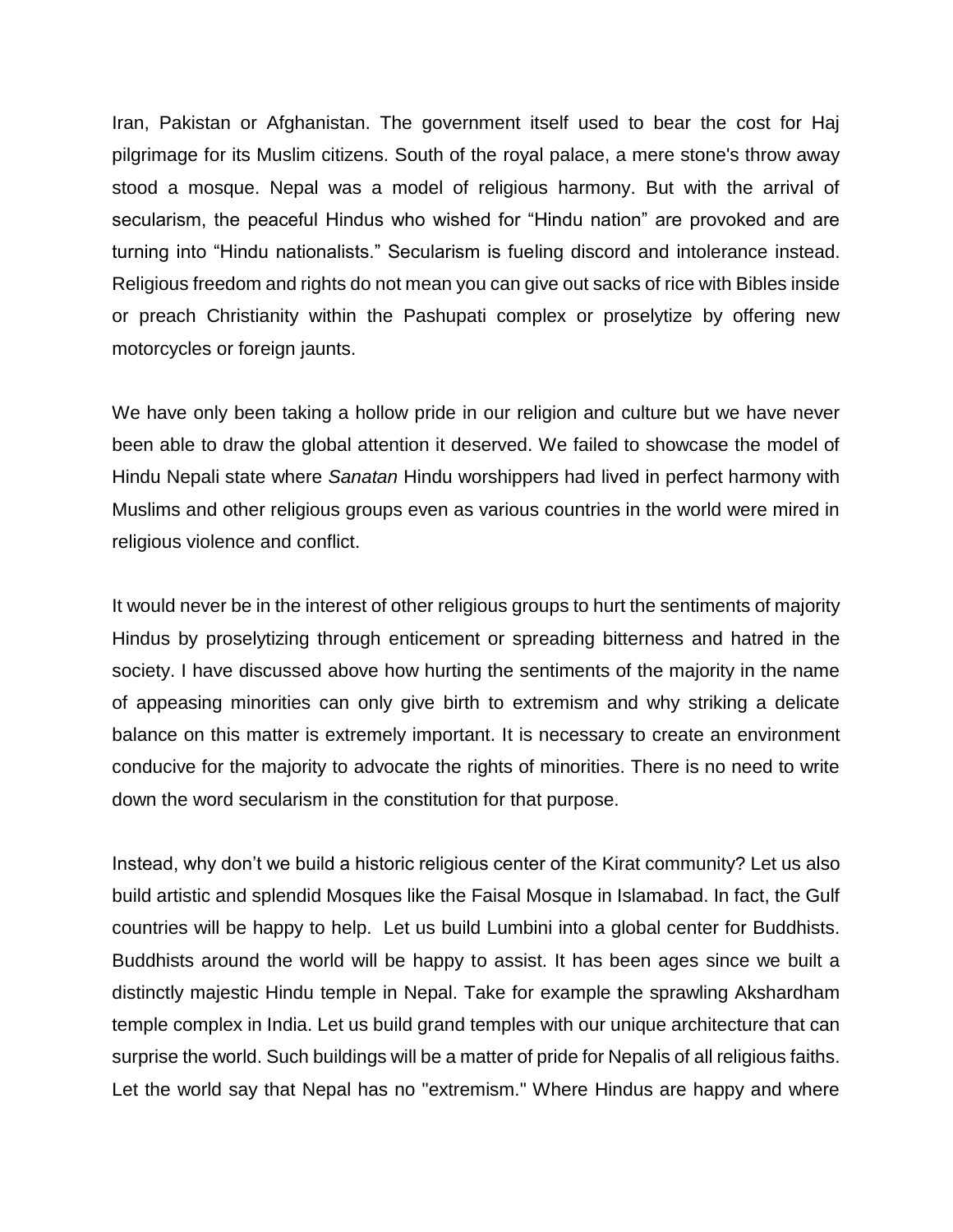non-Hindus are equally happy. Let the religious tourists from the world over travel to Nepal to visit Hindu, Muslim, Buddhist or other religious centers.

That is how religious freedom, respect and independence should look like. Compare that to the present situation where you can find churches in rented apartments, and no proper mosque where you can pray in peace. Buddhist centers are a bit okay, there are a lot of splendid monasteries. So far as temples are concerned, we have not even been able to conserve those that were built by our ancestors.

We do not do what we should do. We only do what we should not do. Nationalism of Nepal is, as Prithvi Narayan Shah said, a "garden nationalism" with all kinds of flowers adding to its beauty. Any attempt to undermine it will bring utter ruin to the garden. And, the indications are increasingly negative. Let's be aware before it's too late.

## **Process of Changing Course**

It is normal for people, who believe that Nepal's politics needs changing course, to harbor a question: "but how?"

First thing, let us not even fancy any idea of taking up arms for any further change in the country. Violence may be used where the country's constitution is not democratic. The Maoists have already committed unpardonable crimes by resorting to violence when they could have exercised the right guaranteed by then Constitution of 1990 to pursue peaceful means for any change. Those who did not lose their children, parents, brothers or sisters may not feel the pain caused by the Maoist crime. They can only read about it.

Like the constitution of 1990, the new Constitution of 2015 also provides ample room for putting forth your opinion peacefully and to try to win the people's hearts and minds. Hence, any movement to change the political course must stick to the peaceful route by winning the hearts and minds of the people – and not through destructive struggles that resort to violence, Nepal bandhs, and so on.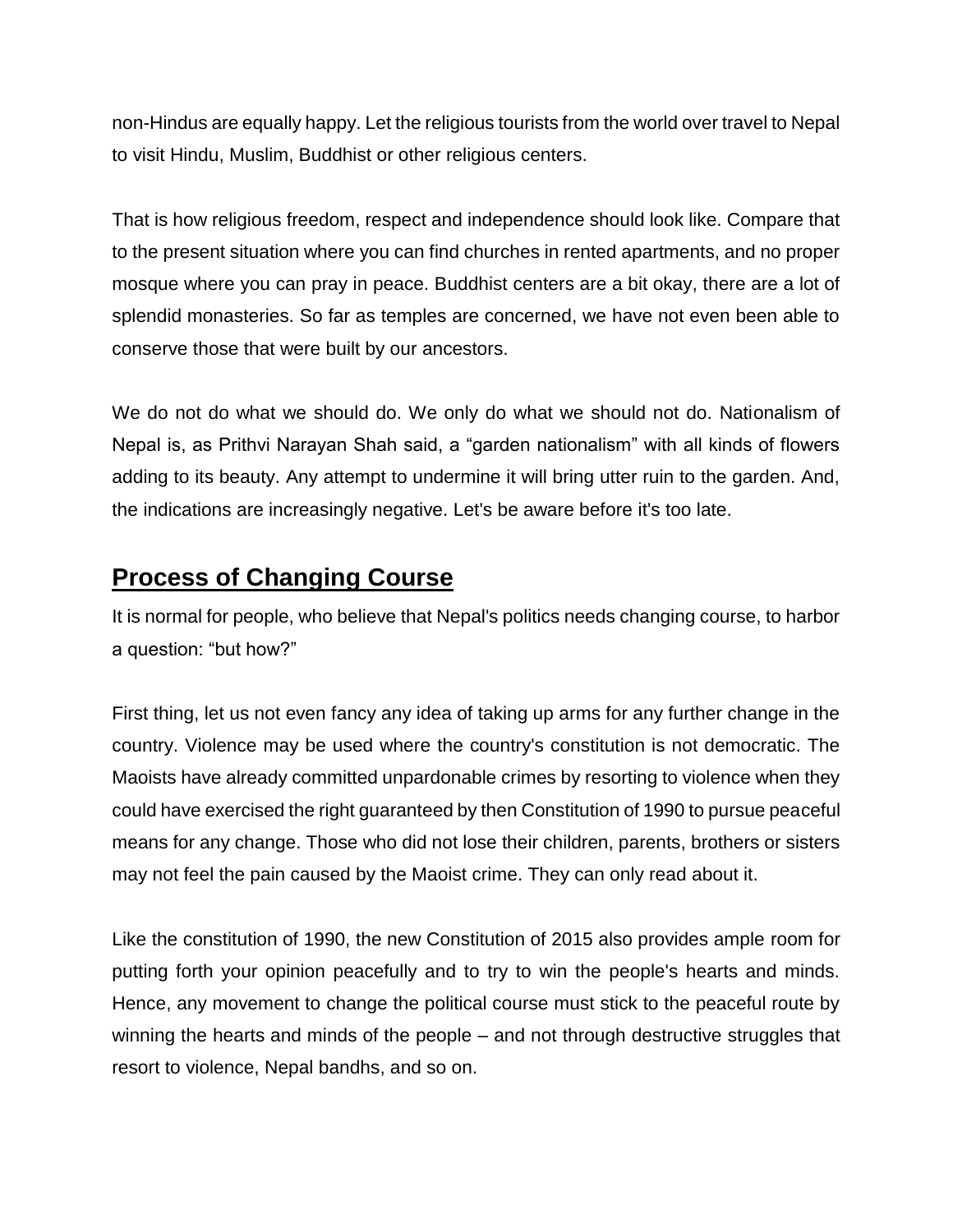Second thing, if one wishes to bring about change peacefully by exercising constitutionally-granted rights, there are two routes available. Both routes stick to the constitutional means. Peaceful exercise of democratic rights granted by the constitution and aimed at consolidation of sustainable democracy cannot be called "regression," - that is progression.

It is a common global practice that decisions on matters of important national significance with long term implications are settled by general referendum. It is well-accepted global democratic practice to go for referendums to settle issues that cannot be appropriately resolved by periodic general elections alone. Take for instance the 2016 Brexit referendum. There was a huge debate in Britain on whether it should remain within the European Union or exit from the union. But the political parties did not propose settling the issue through general election. In fact, even within a party, there were diverse opinions about Brexit. Hence, they opted for the referendum, as it involved matters of huge and long-term national importance.

The matters of secularism and federalism were not only of huge national importance but also had implications for the nation's survival itself. However, the leaders of the Seven Party Alliance and the Maoists, under the influence and duress from their foreign masters, decided on such huge matters not through national referendum but through a simple decision from the parliament. The proponents of the changes since 2006 point out that the people had voted the same political parties with overwhelming majority in the subsequent general election. They say it is equal to public endorsement of all of those changes. This is a very naïve comment. If that was so, then the concept of referendum ought to be removed altogether.

There was only one political party opposed to those agenda but that party lacked public trust. All the other parties were on one side. So, what could ordinary Nepali do? Had the people been given the option in the referendum, they could have voiced their mind on that matter while sticking to their party of choice in the general election. But the people were denied the choice. In the absence of choice, the voters of Nepali Congress could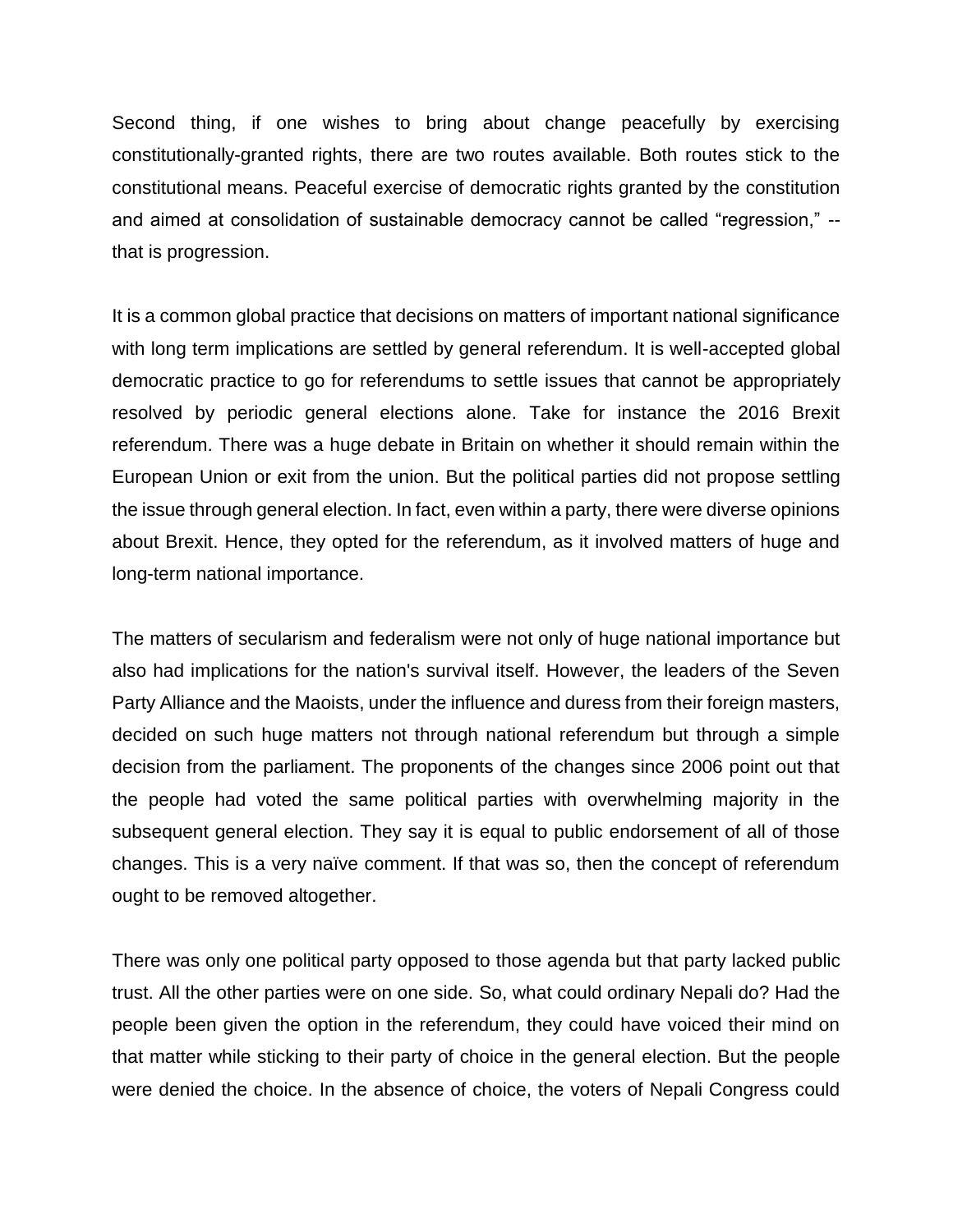not overnight transform into voters of communists or vice versa. They also could not totally boycott the voting.

We have already committed blunders and to correct those blunders we have to go for a referendum on matters like secularism, which is directly connected to the sentiments of every individual. And, we need to respect the verdict of the people.

However, with regard to federalism, it does not matter even if we don't go for a referendum as federalism is a source of corruption, economic burden and a threat to national integrity and it can be abolished by amending the constitution with the two-thirds majority in the parliament. However, to achieve that objective, people should give a two-thirds majority to the party which carries the agenda of a referendum on secularism and abolition of federalism by restructuring and strengthening local bodies.

Wishing for change but sticking to the age-old voting pattern will not lead to the fulfillment of the wish. Moreover, it is not adequate to have parties that raise those banners. There are a few such parties in the country already. What is needed is their honesty along with those agenda and capability to lead the country. Otherwise, once again there will only be ideological and superficial changes while the wish for patriotic transformation will remain unfulfilled.

These are the options available to effect the proposed course change as per the current constitution. They can be expected to deliver a smooth transition through "peaceful revolution." Such democratic and peaceful revolution will not disrupt stability and development efforts. If one attempts to bring about the change through the street struggle, then that will upset the stability and development for a long time. To push Nepal towards that vicious cycle once again would be unfortunate.

However, if we do not pursue this constitutional course, then it will only be a matter of time before the forces who want to pursue the unconstitutional course will be dominant. Delayed "awareness" will then turn into "remorse." Let us all rise above the so-called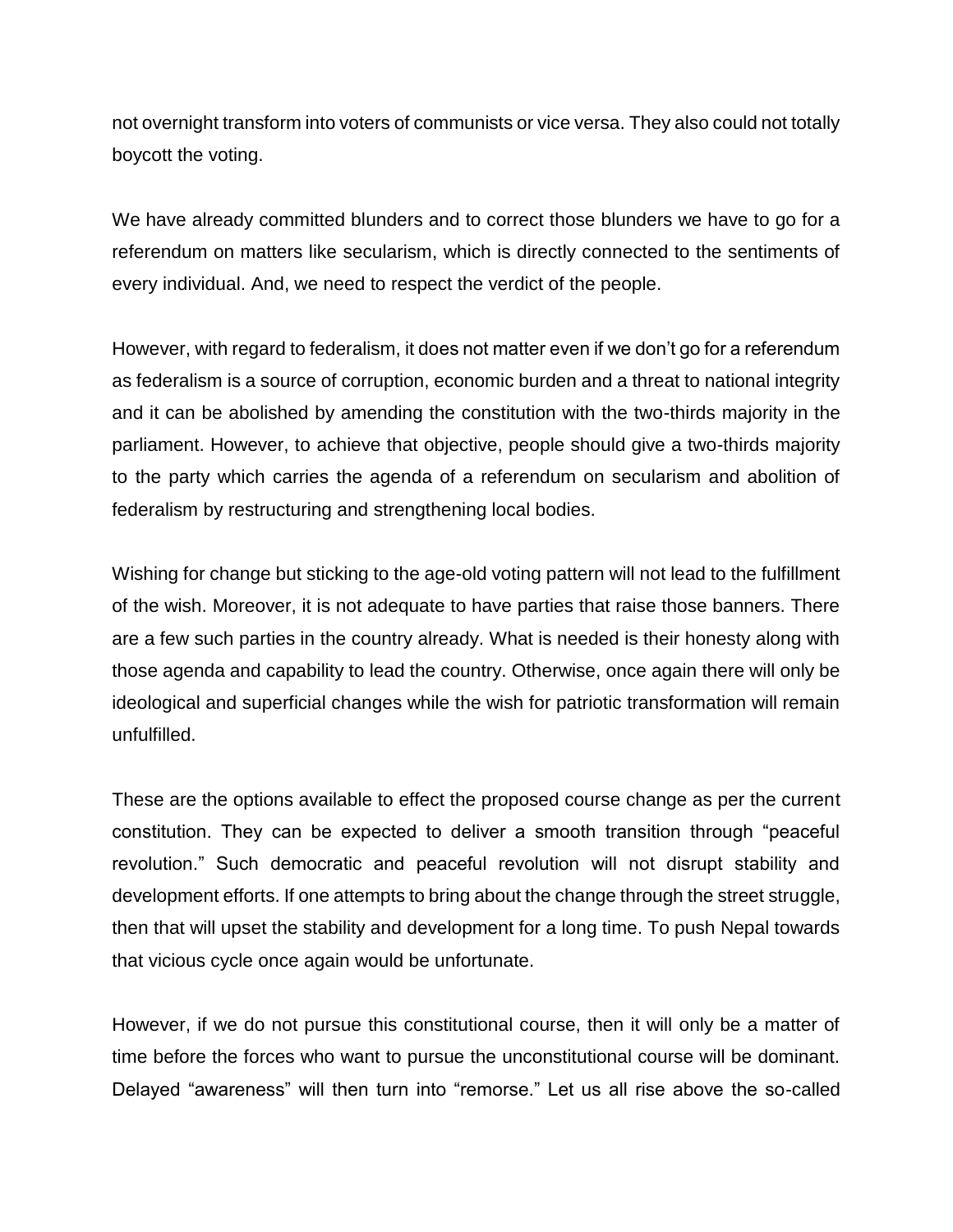ghosts of "regression" and shake off the fear to say it aloud: Nation above the Notion – Where will us Nepalis live without Nepal!

## **Alternative Politics/Welfare Democracy:**

## **What does it mean?**

In recent years, the efforts to displace the bigger political parties by value-based politics have been termed by many as alternative politics. I also use this terminology from time to time. But alternative politics and welfare democracy are synonymous. They both are grounded in true values of democracy.

They aim to create a state that guarantees all its citizens with good governance, equal opportunity, equal justice, and service delivery. In this context, the alternative politics or welfare democracy does not depend on whether the country is federal or not; or whether the country is Hindu or secular. It is not the system where you label those that share your views as "progressive" and all others as "regressive."

Welfare democracy is the difference between the pretentious and liberal democracy; honest and fraud leaders; patriotic and treacherous leadership; good and bad governance; just and unjust society; and equitable and inequitable prosperity. Welfare democracy incorporates the agenda of "democracy" as raised by Nepali Congress; 'socialism" as raised by communists; "identity" as raised by Terai/Madhes parties; and "good governance, equitable and welfare state" as raised by Bibeksheel Sajha party.

Every politics has its distinct context and background. If one does not take those context and background into consideration, then even the best of ideas will be limited into hollow slogans, and will only invite complications. In Nepali context, it is necessary to divide the agenda of Welfare Democracy or Alternative Politics into two sections for easier comprehension.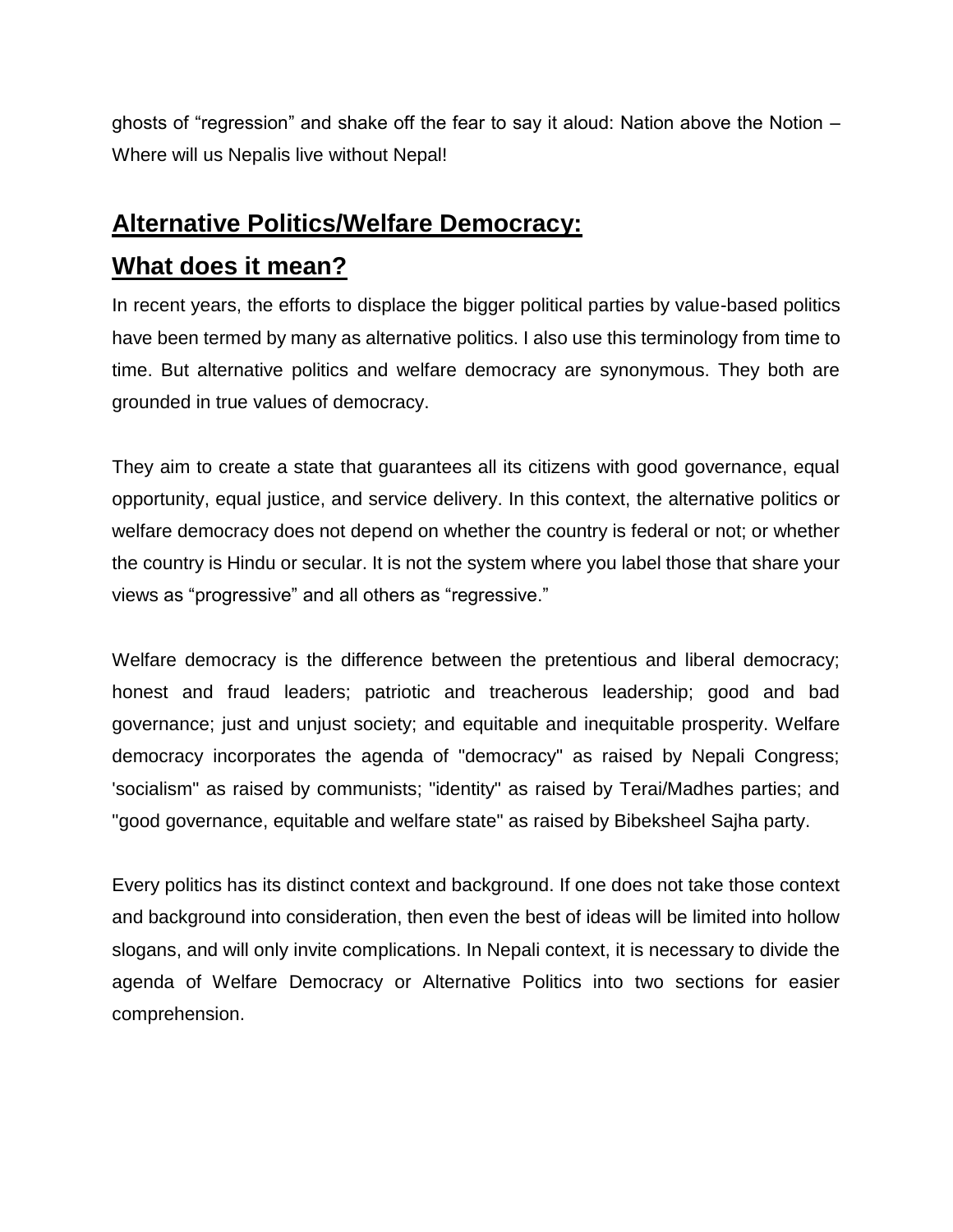## **a) Political-Social Agenda**

- 1) Abolition of federalism by restructuring and strengthening local bodies
- 2) Referendum on Secularism
- 3) Conservation of religion, identity, culture and heritage
- 4) Reservation, Social justice and Inclusion

These agenda are linked to the integrity, independence, sovereignty, self-respect, peace, identity and existence of the country.

## **b) Political-Economic Agenda**

- 1) Control of corruption and good governance
- 2) Economic stimulation
- 3) Employment
- 4) Free and quality public education, health and social security
- 5) Housing for low-income people, and quality public transport
- 6) Balanced foreign policy
- 7) Scientific land use and infrastructure development
- 8) Environment Protection

These agenda of lives and livelihoods are linked to the total and sustainable transformation of Nepal within our own lifetime.

The agenda discussed above might seem like chasing a *Ram Rajya* or a utopia. But it is not. Welfare democracy is all about establishing a *Ramro Rajya* or a well-governed country. If one chases ideals and perfection not based on reality that may turn into a chimera. But a "well-governed" country can be achieved in reality. All over the world, successful politics and governance walks a tightrope between ideals and reality. It is, of course, difficult to walk that tightrope because it will seem like you are overlooking ideals at some point, and overlooking the ground reality at others. But that balance is always in the overall interest of society and the country.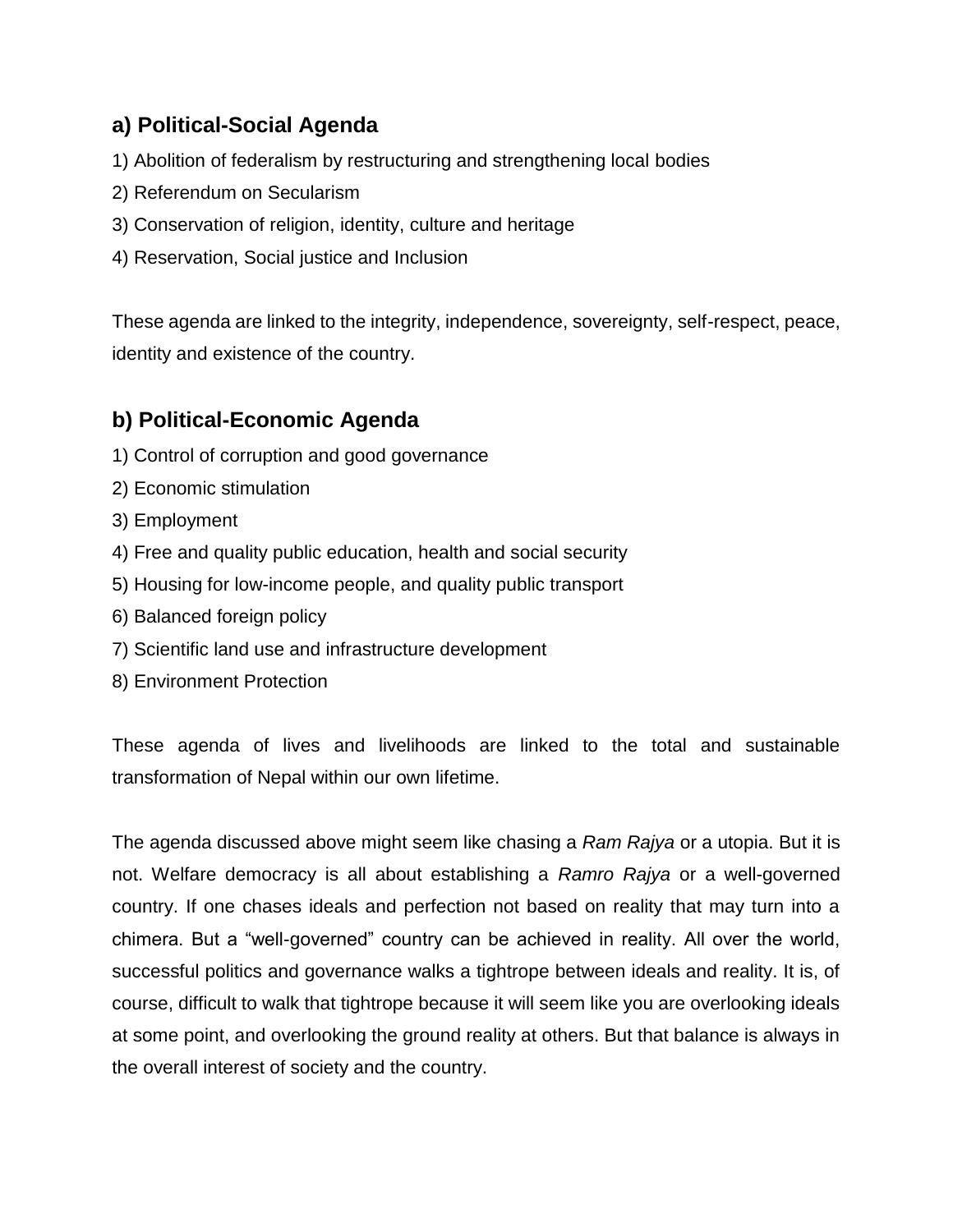Many will claim that the attempt to hold a referendum on secularism and revoke federalism is akin to resurgence of conservatism and it can never become progressive political movement. But, like I mentioned above, the politics aimed at benefiting the society and the nation cannot be simply based on hollow ideals. It has to be grounded in the history, culture, geography, economy and regional and international geopolitics.

If the country itself is in the danger of division, if there is real danger of religious extremism taking hold, if the federalism is slowly going to lead to disintegration through the harmful concepts like multinational state and right to self-determination, then where would one go asking for social justice? For a country like Nepal, territorial integrity, independence, sovereignty, peace and stability are primary pre-conditions for any respect to identity, guarantee of social justice and equitable prosperity.

What will be the meaning of idealism and principles if the society and the nation runs the risk of turning unstable and violence-ridden like Afghanistan, Iraq, Ethiopia, Sudan, Syria etc. Many might think that such dire predictions are groundless. They might think it is unnecessary fear-mongering to justify one's belief. I disagree. We have seen many countries in Asia, Europe and Africa where such conflicts have occured. Therefore, countries with long-term vision, while formulating their national priority, tend to give highest of priority to safeguarding national security by evaluating internal and external risks.

In the Nepali context, the political, economic, social, cultural problems faced by all ethnic, gender, regional communities and class are not only ordinary problems but are problems of very serious nature. Whatever be the form of political system, there is a need for structural and behavioral reforms to address those problems at functional as well as emotional level. I have briefly discussed it in the previous section on "Ensuring the rights of Janajatis/minorities/marginalized."

Reforms in constitution and laws, and practice of inclusion have made a great leap forward in reducing the discrimination. But that progress is now at risk of being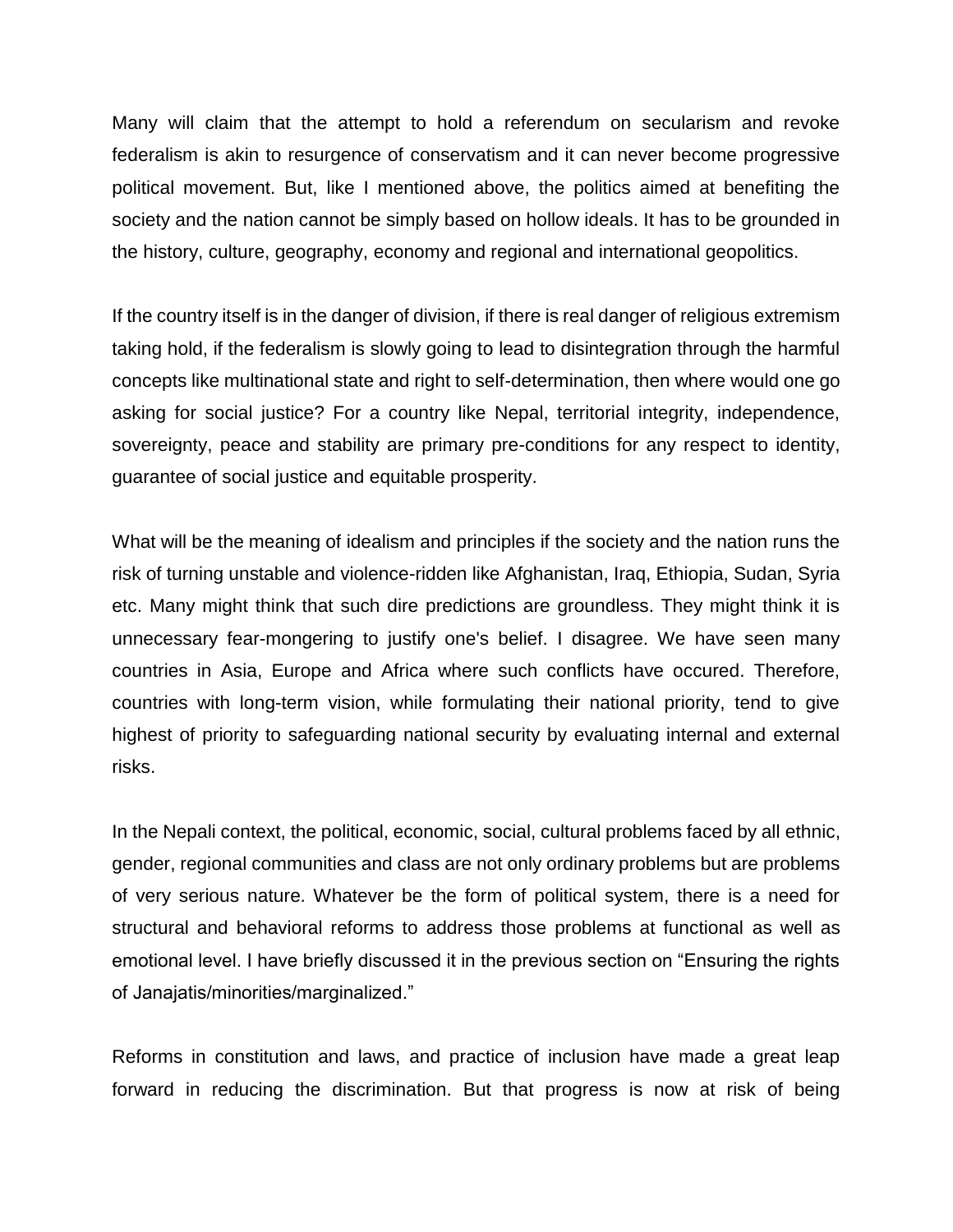overshadowed by the needless espousing of federalism and secularism. The entry of federalism and secularism has further divided Nepalis in political, economic, social, cultural, ethnic, class, gender and regional level. It has polarized us emotionally, too.

It is not the welfare democracy or alternative politics to follow the followers of federalism and secularism that were imposed on the country by those who resorted to killing fellow Nepalis; those who instigated violence in their motherland from the safe havens in foreign soil; those who gave up ideals for the sake of power and perks; and those who danced to the tune of foreigners.

It is clear that secularism and federalism are "imported agenda" that were installed more due to foreign interference than internal politics. If one does not believe the facts and analysis in this document, one can study the objectively prepared investigative and academic analysis. That will prove how and why these were imported agenda.

Hence, in our context, to hold a referencdum on secularism and to abolish federalism by restructuring and strengthening local bodies is a "progressive" agenda – not at all "regressive." This is the change of course. If you are going to Gorkha, you cannot walk towards Gorakhpur. However, it's all about personal freedom and if one aims to walk to Gorakhpur, one is free to do so. But one has to bear in mind that Gorakhpur is a kind of destination from where one cannot choose to change course again.

## **Appendix**

### **Feelings and Forewords**

During my twenty years of working for the BBC World Service in London and Kathmandu, I had the opportunity to understand world politics in general and the Nepali politics in particular. I had the urge to further brush up my political understanding and so I did a Master's in international politics from the University of London. Even so, what I have understood of politics till now through my experience as a political journalist, interactions with politicians and the study of political literature, I am sure there are many shortcomings and weaknesses in my understanding. As the Nepali poet laureate, Laxmi Prasad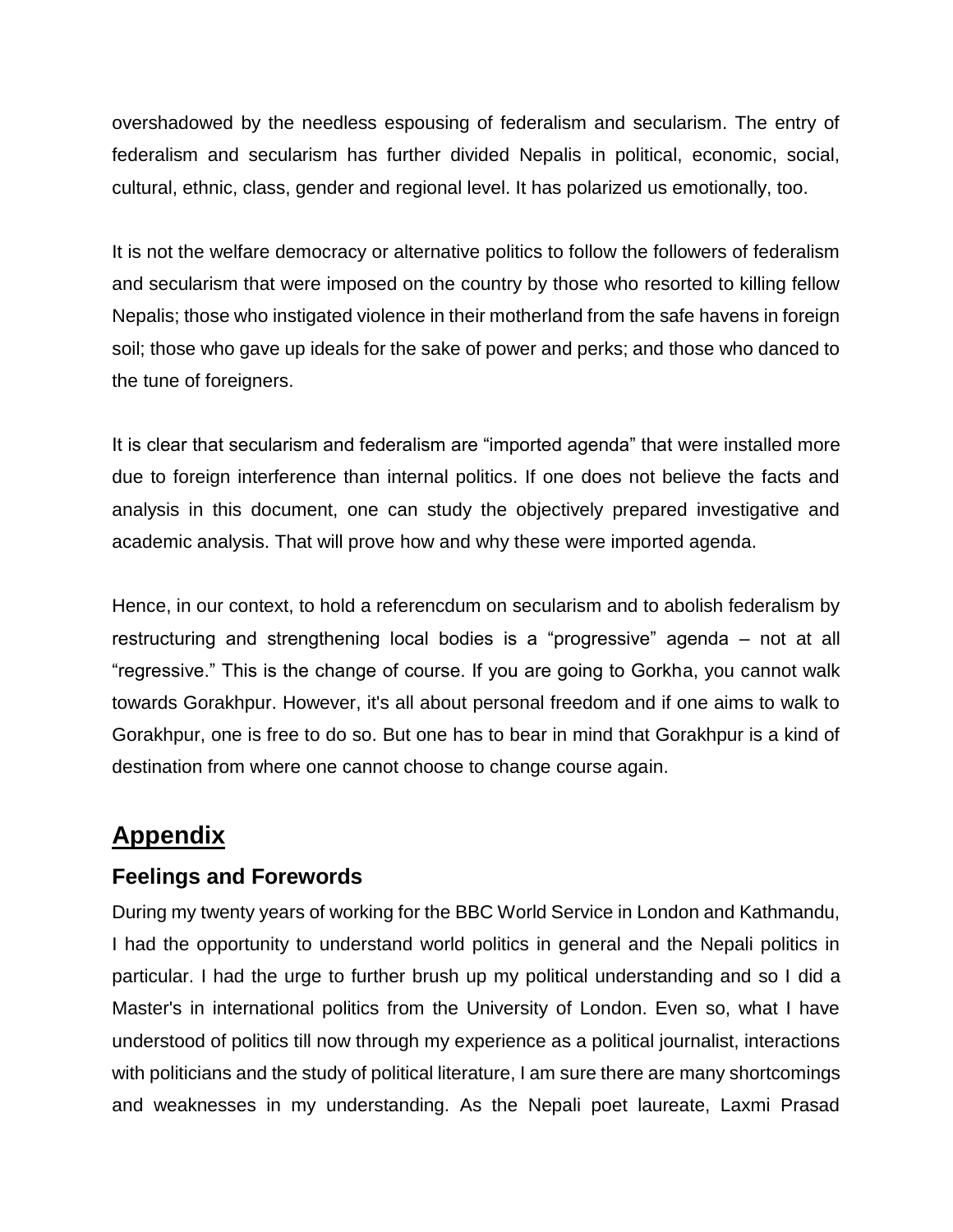Devkota, said, "first, it's difficult to understand and the more you understand, the more difficult it gets." The understanding is never complete. They evolve and they are always limited.

I am clear that there are shortcomings to my understanding as well. But I hold dear the two ideals - of integrity and patriotism. I have never allowed any weakness to creep into those firmly held convictions. Many may find the statement as boastful and pretentious. But, one has to speak up one's strongly held beliefs when necessary and I am willing to bear the consequences for speaking my mind.

I was closely associated with journalism and philanthropy before I joined politics. In both those sectors, I had agreements and disagreements with many, but nobody raised any question on my honesty. I left journalism with lots of appreciation from many quarters. I was equally endowed with love and praise from Nepalis all over the world during my philanthropic works. We worked together to do many virtuous projects for Nepalis in need in various parts of Nepal. But there were a handful of people who regularly raised questions on my integrity. I was forced to write an emotional article on Mother's Day in my defence in 2016. Many still continue to spread malicious rumors that I am here to 'spread Christianity" or work for foreign agencies to earn "dollars." But they are not points of concern for me. My conscience is clear.

What worries me is the state of the country. These days, there is a popular comment that many of our youths share with me. Having had decent education and exposure, they consider themselves as global citizens and say that the concept of patriotism itself is outdated in today's world. I usually respond to them by referring to the plight of Palestinians. "You guys have your country. But go and try to suggest a Palestinian why he/she has to have their country and why he/she can't be content having a good life? Then you will realize the meaning of patriotism and having a country; then you will feel the pain of not having a country." Hence, to whatever extent the concept of globalisation expands, patriotism will always carry a great value.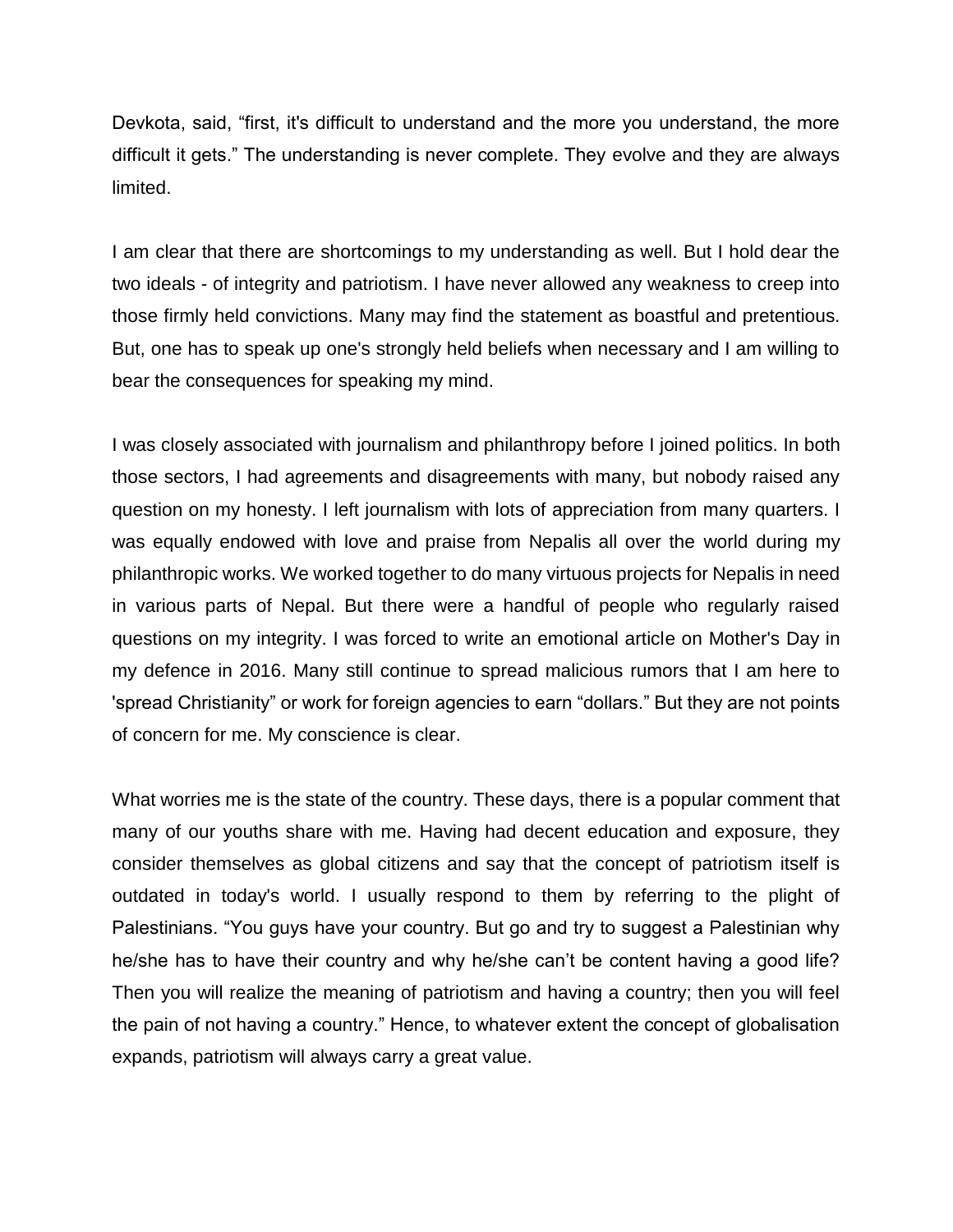During my 15 years of stay in the United Kingdom, I used to tell my African and South Asian friends: "We enjoy our good life in London. In weekend gatherings we never tire of talking about politics back home and always criticize the state of affairs there. But the fact remains that a handful of educated, worldly wise and honest (which we claim to be) people like us have abandoned our respective countries and left them in the hands of an incapable lot. Therefore, we are more responsible than them for the poor state of our countries. People like us need to go abroad, become educated and gather experience and expertise. But we should return back when time is still on our side."

That was the strong belief that ultimately pushed me to return home. I had no other vested interest in my return or in establishing the HELP NEPAL Network and getting involved in its philanthropic campaign "Hundred Rupees a Month Fund." The only interest was to serve Nepal; to serve that place where I feel complete. In informal talks, some people do tell me what they think is the real reason for my return: "Leave patriotism aside, you must have returned for the sake of your mental peace and interest," they say. It is not appropriate to look at every action of a person through the prism of "human pursuit of selfinterest and happiness."

If you use that measurement then you will have to discard the declaration by one of the richest persons on earth Bill Gates to donate 95 percent of his wealth for philanthropy, or the exemplary good works done by Nepal's Mahabir Pun or Ramji Adhikari as being guided "by their own pursuit of happiness" – social service being only their pretext. In fact, if pursuit of personal happiness is at the cost of society's interest, then it can be deplorable. Otherwise, where personal pursuit benefits society, that must be positively respected.

Upon my return home in 2009, I was content for a long time to just engage in my profession, writings and philanthropic activities. But like the millions of Nepalis, I was also hurt by the continuous deterioration of political values and how it was impacting the country's situation. Personally, I could say that I was kind of successful in my profession. But when your country keeps on losing its historic glory and the situation keeps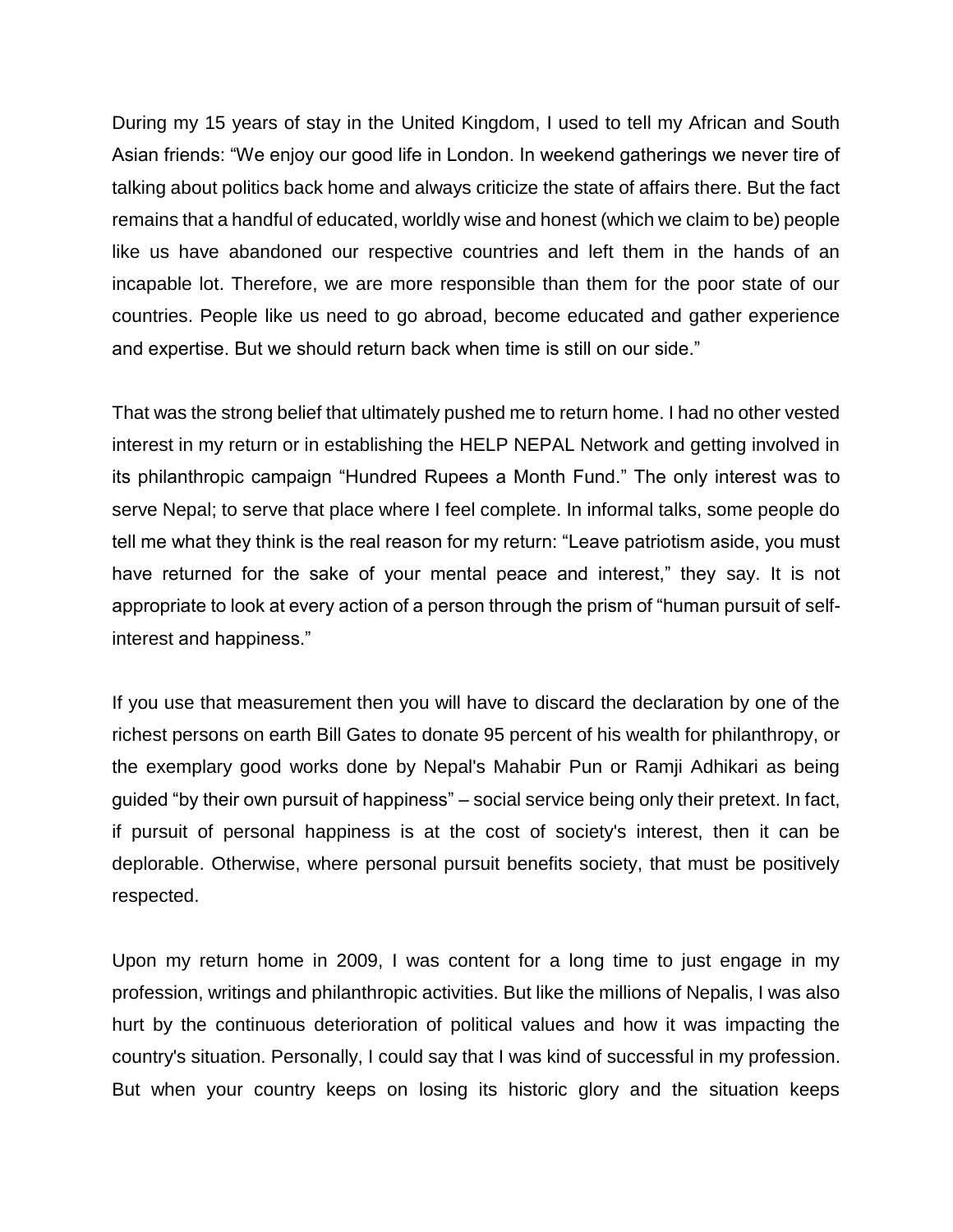deteriorating, you cannot remain happy from inside. I, too, started feeling a growing sense of embarrassment and disenchantment.

Reason for a country's decline does not only rest with bad political leadership, it also should be shared by the silence of the good people. I had been continuously writing and advocating that capable and good people should join politics in order to change society. Slowly I started to ponder whether I needed to make that jump first.

In the meantime, I was approached by many top leaders of all major political parties who urged me to join their organization. But I was clear: "If I joined any of these old parties, I might be successful but the country won't be." In other words, given my professional and educational experience, I might bag some positions, but that would make no difference in the transformation of the country. Perhaps it was my good fortune that I could find many people who shared my thoughts. Hence, there was no vested interest that pushed me towards the uncertain path of building an entirely new political party – apart from my sense of duty towards Nepal.

It is a fact that my generation and the previous generation are mainly responsible for the current plight of our country – where if developed countries were to relax their visa regimes, the entire generation, with some exception, would queue up to leave the country and take their parents, too. What did we do? How did we end up with a country where you can see love for their country oozing into social media but nobody wants to actually live here?

I engaged in philanthropy, returned to Nepal and, ultimately, got involved in launching a new political party -- all for the sake of the country. But I am aghast that slowly but surely the country is heading towards crisis. When I resigned from the BBC in 2017 to establish Sajha Party along with like-minded friends, I firmly believed that we needed to institutionalize the changes brought about by the 2015 Constitution such as republic, federalism and secularism. That was how I conducted myself. However, the party document did specify that if public disenchantment grew due to these changes, or if these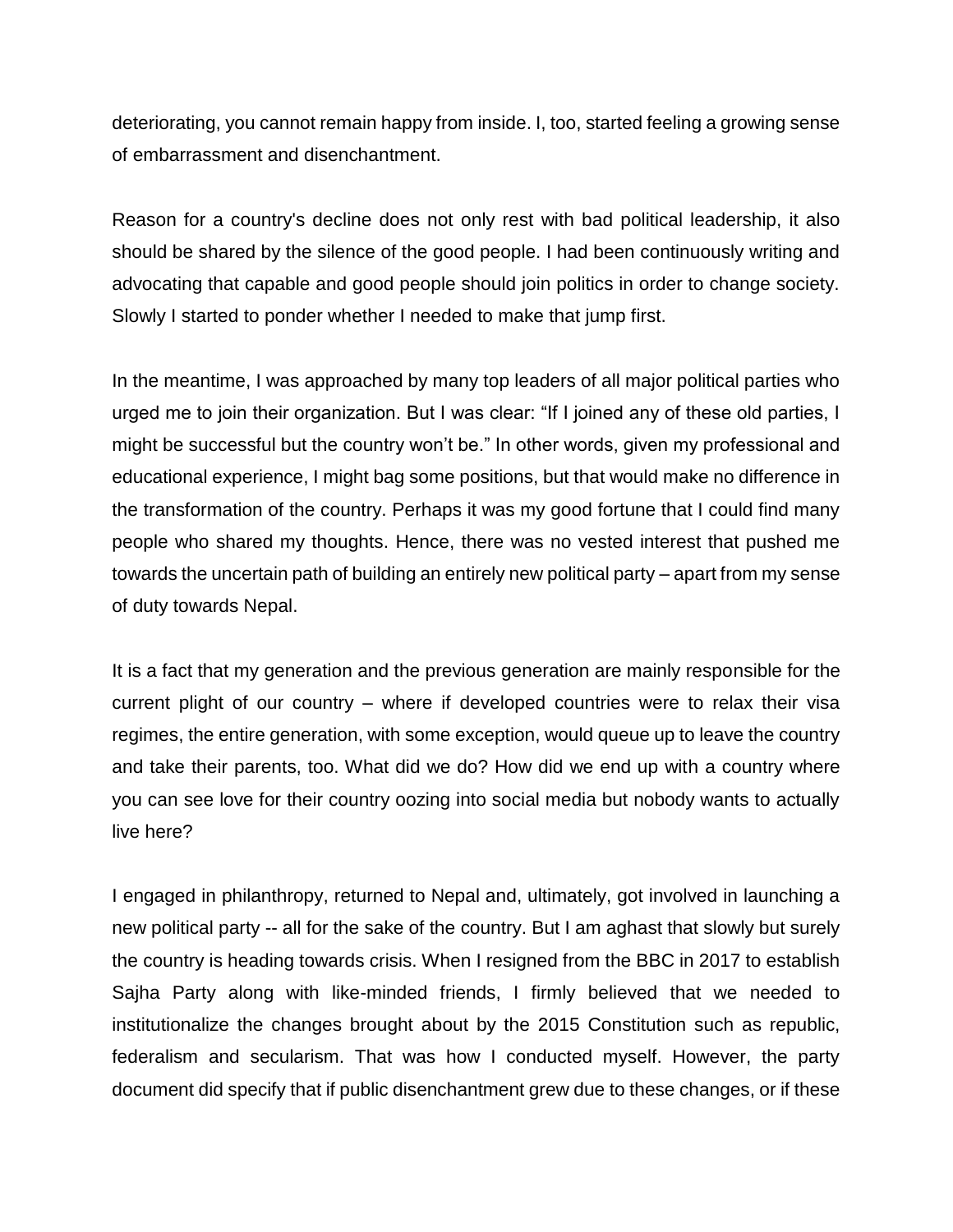agenda led only to instability, then there would be no alternative to settling these through referendum.

Sajha Party, and then unified, Bibeksheel Sajha Party, both espoused Welfare Democracy as its guiding political philosophy and put a premium on socio-economicpolitical agenda such as free and quality public education, health and social security, corruption control, good governance, employment, development, social justice and equitable prosperity. We strongly advocated in favour of those agenda. However, there were many misgivings in my mind regarding how future Nepal will shape up given the grave sensitivities related to the country's geopolitics and social diversity. Unfortunately, those misgivings started turning into reality.

The situation is becoming increasingly sensitive. Any future change of government is certainly not going to make any substantial difference. I feel that there is not enough seriousness about the growing risks of external and internal security, social harmony and territorial integrity, as well as the existence of the country itself. It may be too late when we realize the situation. Therefore, I have reached a conclusion that it is wrong for me to remain silent or indifferent to these specific issues that my conscience is witness to. Therefore, I have concluded that I cannot remain a mute spectator and be indifferent to these primary agenda facing the country.

The "progressive" society is sure to label me "regressive." But I do not care. If somebody calls those leaders who emerged through killing others; who still continue to indulge in corruption and exploit the country indirectly killing many more poor people; and who do not bat an eyelid to harm the self-respect of their country as "progressive leaders," and instead demonizes me for professing my non-violent, honest, constitutional and fully democratic thoughts, then I am ready to become a "demon" to them.

I know fully well that with these thoughts for change, I may have to lose many of my wellwishers and those who believe in me, too. There would be hateful trolling in social media. I will be compelled to swallow the poisonous reactions. I am ready for all that. I am sad that I could not become what some of my well-wishers thought of.